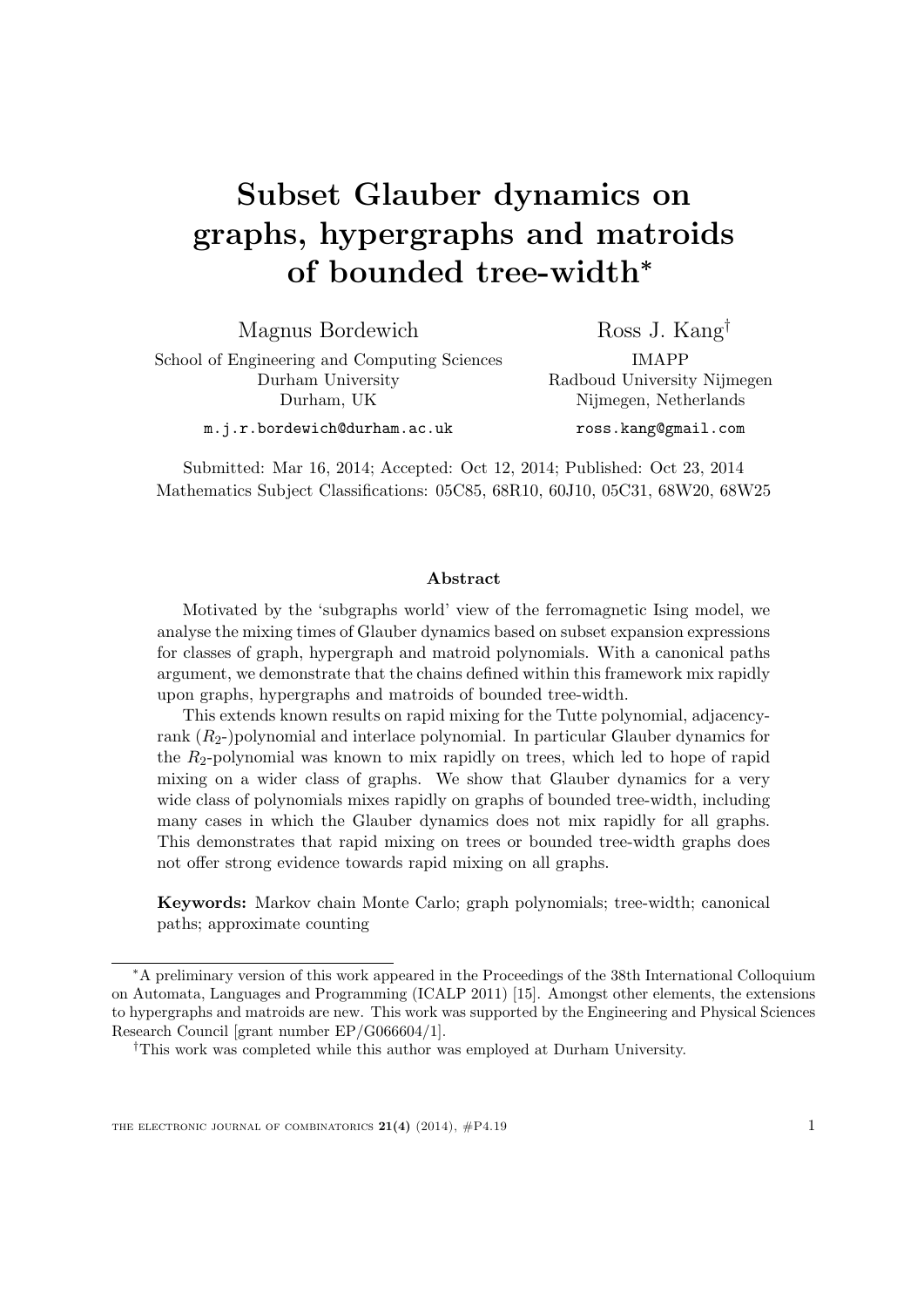# 1 Introduction

We analyse a subset-sampling Markov chain on graphs (and later hypergraphs and matroids) that is derived from subset  $\alpha$  expansion<sup>[1](#page-1-0)</sup> graph functions, which include many wellknown graph polynomials. We show that this chain mixes rapidly on graphs of constant tree-width.

An edge subset expansion formula for a graph function  $P$  is written as follows: for any graph  $G = (V, E)$ ,

<span id="page-1-1"></span>
$$
\mathcal{P}(G) = \sum_{S \subseteq E} w((V, S)) \tag{1}
$$

for some graph function w, where  $(V, S)$  denotes the graph with vertex set V and edge set S. If the function w is non-negative, that is,  $w(G) \geq 0$  for all graphs G, we refer to [\(1\)](#page-1-1) as an *edge subset weighting for*  $P$  and to w as its weight function. In fact, we shall need the weight function to be  $positive$  – from a statistical physics viewpoint, this results in a so-called 'soft-core model'. One example of such a function that is prominent in statistical physics, theoretical computer science, and discrete probability is the random cluster model partition function, which can be defined for any  $G = (V, E)$  and parameters  $q, \mu$  as

<span id="page-1-2"></span>
$$
Z_{RC}(G;q,\mu) := \sum_{S \subseteq E} q^{\kappa(S)} \mu^{|S|},\tag{2}
$$

where  $\kappa(S)$  is the number of components in  $(V, S)$ . For more on the random cluster model, see an extensive treatise by Grimmett [\[33\]](#page-23-0). Notice that, if  $q, \mu \geq 0$ , then  $w((V, S)) :=$  $q^{\kappa(S)}\mu^{|S|}$  provides an edge subset weighting for  $Z_{RC}(G; q, \mu)$ .

A common approach to approximating graph functions expressed by subset expansion formulae is through Markov chain Monte Carlo sampling (MCMC). A Markov chain with state space  $\Omega = \{S : S \subseteq E\}$  and stationary distribution  $\pi(\cdot) \propto w((V, \cdot))$  can be used to sample subsets of the edges. In this approach, an efficient approximation scheme relies on rapid convergence of the Markov chain to its stationary distribution so-called rapid mixing. In our setting, a natural Markov chain is Glauber dynamics [\[28\]](#page-22-1), the single bond flip chain, in which possible transitions are the addition or removal of one edge from the current subset (state), with transition probabilities designed to produce the desired stationary distribution. In addition to being a principal tool in the design of efficient approximation schemes for counting problems, MCMC has seen widespread use in computational physics, computational biology, machine learning, and statistics. There have been steady advances in our understanding of such random processes and in showing how quickly they generate good approximations of useful probability distributions in huge, complex data sets. See the lecture notes of Jerrum [\[40\]](#page-23-1) or a survey by Randall [\[56\]](#page-24-0) for an overview of the application of these techniques in theoretical computer science.

<span id="page-1-0"></span><sup>&</sup>lt;sup>1</sup>The term 'subset expansion' was coined by Gordon and Traldi [\[32\]](#page-23-2), though it is a special type of 'states model expansion' which is commonly applied in statistical physics.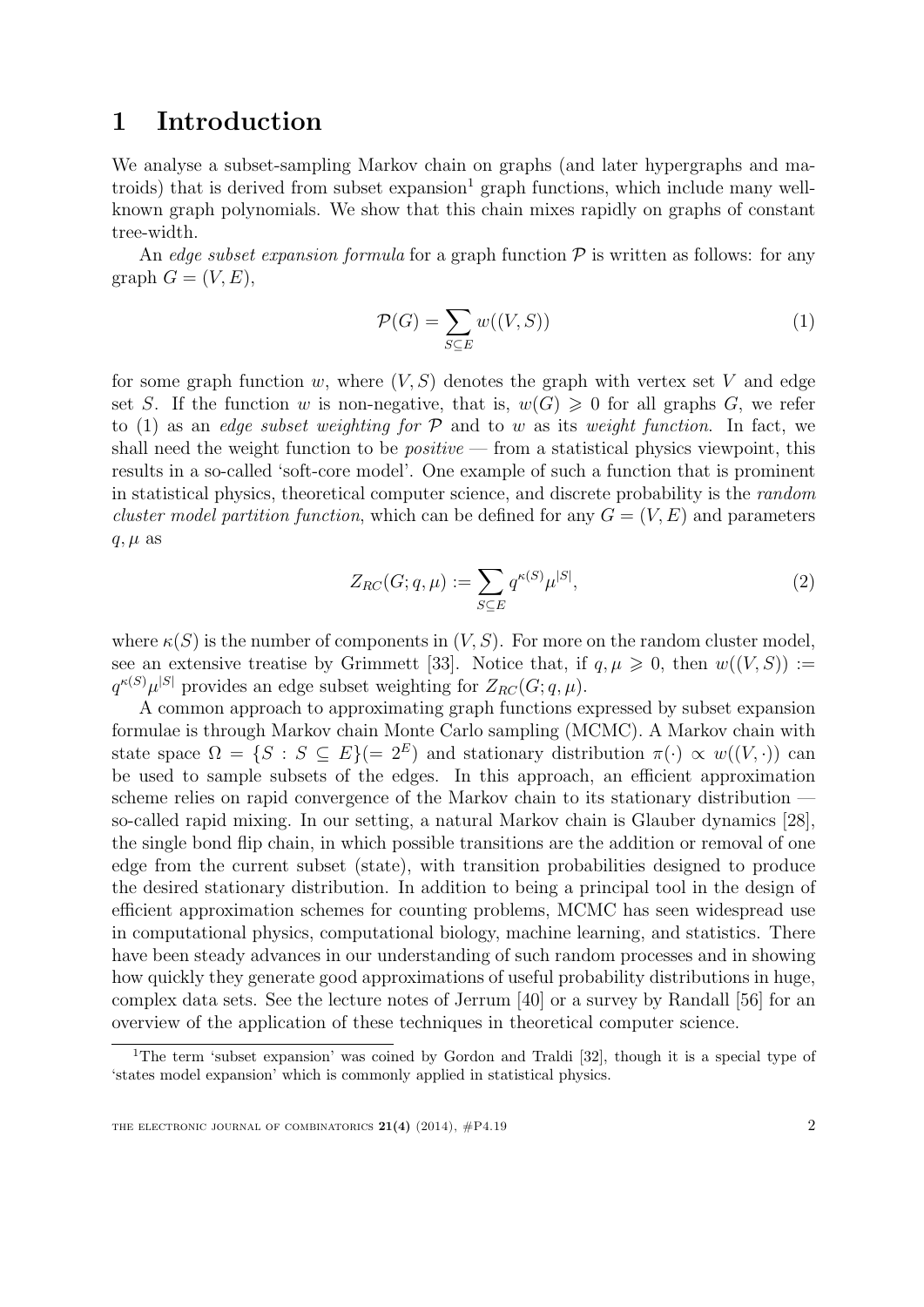We postpone the precise statement of our main result, Theorem [1,](#page-8-0) as it requires a host of definitions, but here we give a cursory description. We show that when the weight function w of some subset expansion formula is strictly positive and  $\lambda$ -multiplicative (as defined in Subsection [2.1\)](#page-5-0), then Glauber dynamics is rapidly mixing on graphs of bounded treewidth. Roughly speaking, the condition of  $\lambda$ -multiplicativity is that the weight function is multiplicative with respect to the operation of disjoint graph union as well as "nearly multiplicative" with respect to the operation of composition via small vertex cuts. For now, we remark that many important graph polynomials (e.g.  $Z_{RC}(G; q, \mu)$ ) obey it. The results may be extended to cover hypergraphs and matroids, and polynomials expressed by vertex subset expansion rather than edge subset expansion. Our general approach is an extension of work by Ge and Stefankovič  $[26]$  $[26]$  (see also an earlier version  $[27]$ ), which showed that the Markov chain for the (soft-core) random cluster model  $-$  i.e. weighted according to  $(2)$  — mixes rapidly upon graphs of bounded tree-width.

Our work started with the  $R_2$ -polynomial; Ge and Stefankovič introduced both this polynomial and its associated Glauber dynamics in an attempt to devise an approximation scheme for #BIS, the problem of counting the number of independent sets in a bipartite graph. Their *adjacency-rank polynomial* is defined for any  $G = (V, E)$  and parameters  $q, \mu$  as

<span id="page-2-0"></span>
$$
R_2(G; q, \mu) := \sum_{S \subseteq E} q^{\text{rk}_2(S)} \mu^{|S|},\tag{3}
$$

where  $\text{rk}_2(S)$  is the  $\mathbb{F}_2$ -rank of the *adjacency* matrix for  $(V, S)$ . Using a combinatorial interpretation of  $rk_2$  applicable only to bipartite graphs, they showed that the edge subset Glauber dynamics (using the weighting in [\(3\)](#page-2-0)) mixes rapidly on trees. They conjectured that the chain mixes rapidly on all bipartite graphs, cf. Conjecture 1 in [\[27\]](#page-22-3). Our initial objective was to show that the chain mixes rapidly not only on trees, but also on all bipartite graphs of bounded tree-width. We achieved this and more: indeed, we have shown that the  $R_2$ -polynomial fits in our framework without recourse to the combinatorial interpretation for bipartite graphs, and hence that the Markov chain for the  $R<sub>2</sub>$ -polynomial mixes rapidly upon all graphs of bounded tree-width. However, in extending the approach of Ge and Štefankovič even further to all  $\lambda$ -multiplicative weight functions, we have highlighted its generality with regard to polynomials and its dependence on bounded tree-width. Since the proof approach works for such a great range of chains that do not mix rapidly in general, it seems that the approach will not extend to larger graph classes without significant alteration. Thus the fact that Glauber dynamics associated with the  $R_2$ -polynomial mixes rapidly on trees cannot be taken as support for the conjecture that it mixes rapidly on all graphs. Indeed, the conjectured rapid mixing of their chain on all bipartite graphs has since been disproved by Goldberg and Jerrum [\[30\]](#page-23-3).

The structure of this paper is as follows. In Subections [1.1](#page-3-0) and [1.2,](#page-4-0) we present further background to the work, to graph polynomials and their computation, as well as extensions. In Section [2,](#page-5-1) we give the definitions that are necessary for a detailed description of the main theorem. We give the main theorem in Section [3](#page-8-1) and then indicate some of its consequences. We present the proofs in Section [4.](#page-9-0) In Section [5,](#page-12-0) we extend our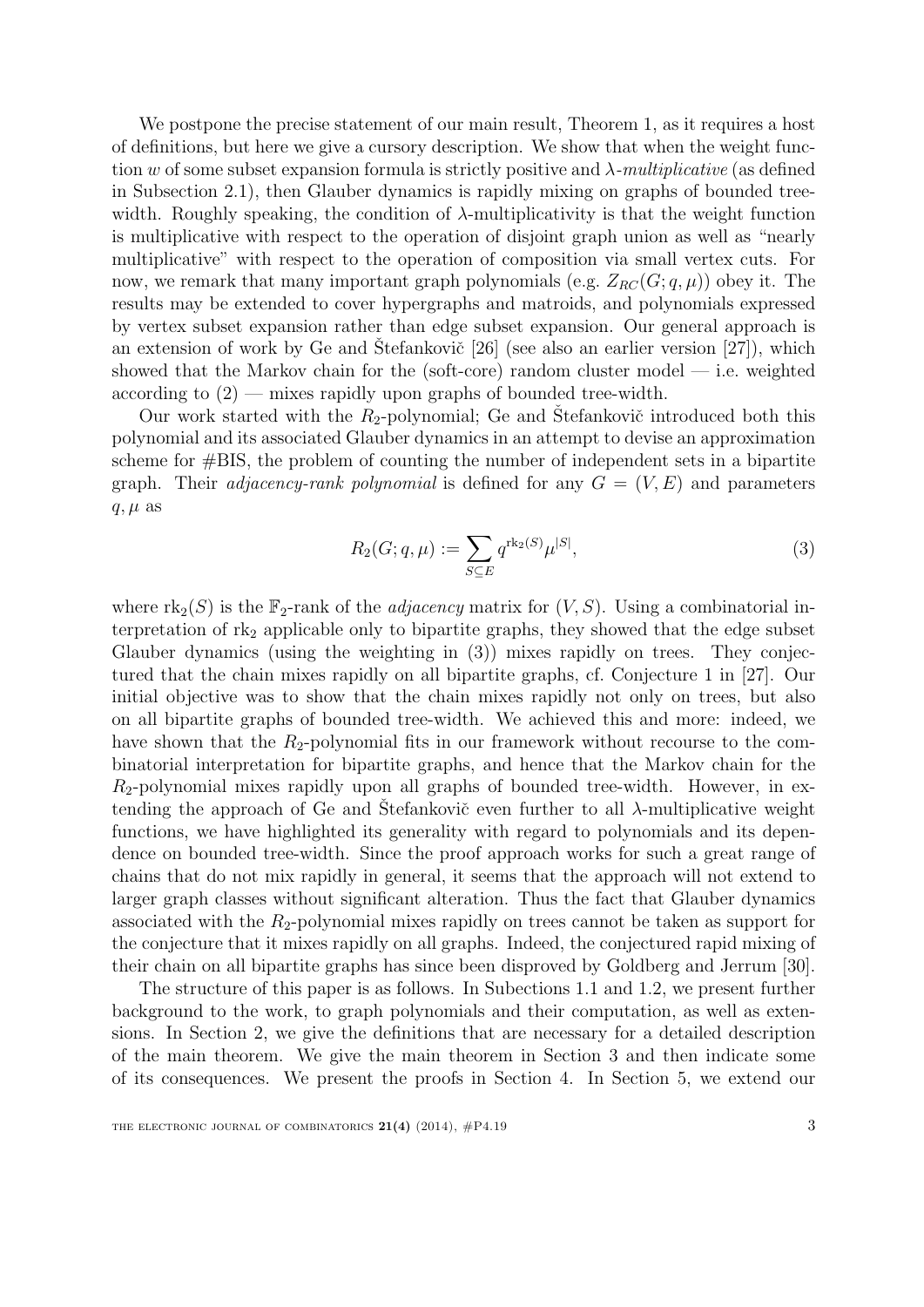results to Glauber dynamics on vertex subsets, that is, on induced subgraphs. For edge subset Glauber dynamics, we outline an extension to hypergraphs in Section [6.](#page-16-0) We give an indication of how to extend the approach to matroids in Section [7.](#page-17-0)

#### <span id="page-3-0"></span>1.1 Context

The random cluster model has been widely studied both as given in [\(2\)](#page-1-2), and as the Tutte polynomial of a graph [\[61\]](#page-24-1). Under a suitable transformation,  $Z_{RC}(G; q, \mu)$  is equivalent to the Tutte polynomial, defined for any  $G = (V, E)$  and parameters x, y as

<span id="page-3-2"></span>
$$
T(G; x, y) := \sum_{S \subseteq E} (x - 1)^{r(E) - r(S)} (y - 1)^{|S| - r(S)},
$$
\n(4)

where  $r(S)$  is the  $\mathbb{F}_2$ -rank of the incidence matrix for  $(V, S)$ . A wealth of combinatorial and structural information can be obtained from evaluations of this function. Indeed, this polynomial has a remarkable universality property, which informally speaking says that it subsumes any graph invariant that can be computed by deletion and contraction of edges [\[54\]](#page-24-2), cf. [\[64\]](#page-25-0). In addition, the Tutte polynomial specialises to several key univariate graph polynomials, including the chromatic polynomial of Birkhoff [\[6\]](#page-21-0). It specialises to the Jones polynomial in knot theory [\[42\]](#page-23-4). By its connection with the random cluster model, it also generalises the partition functions of the Ising  $[38]$  and Potts  $[55]$  models<sup>[2](#page-3-1)</sup>. Consult the monograph of Welsh [\[63\]](#page-25-1) for more on these crucial connections. In addition to  $Z_{RC}(G; q, \mu)$  and  $T(G; x, y)$ , we shall highlight a few other specific polynomials from the literature, but for a broad account of the development of graph polynomials, consult the recent surveys by Makowsky [\[47\]](#page-24-4) and by Ellis-Monaghan and Merino [\[23,](#page-22-4) [24\]](#page-22-5).

It was shown in 1990 by Jaeger, Vertigan and Welsh [\[39\]](#page-23-6) that, in general, for fixed (rational) values of x and y, the evaluation of  $T(G; x, y)$  is #P-hard, except on a few special points and curves in the  $(x, y)$ -plane. As a result, there have been substantial efforts since then to pin down the *approximation* complexity of computing  $T(G; x, y)$ . For large swaths of the  $(x, y)$ -plane, it is now known that the computation of  $T(G; x, y)$  either does not admit a fully polynomial-time randomised approximation scheme (FPRAS) unless  $RP = NP$ , or is at least as hard as  $#BIS$  (the problem of counting independent sets in bipartite graphs) under approximation-preserving reductions, cf. Goldberg and Jerrum [\[29\]](#page-23-7). The sole positive approximation result applicable to general graphs is the breakthrough FPRAS, using MCMC, by Jerrum and Sinclair [\[41\]](#page-23-8) for the partition function of the ferromagnetic Ising model — this corresponds to computation of  $T(G; x, y)$ along the portion of the parabola  $(x-1)(y-1) = 2$  with  $y > 1$ . Various approaches have led to efficient approximations in some regions of the Tutte plane for specific classes of graphs — cf. e.g. Alon, Frieze and Welsh [\[2\]](#page-21-1), Karger [\[43\]](#page-23-9), and Bordewich [\[12\]](#page-21-2).

The polynomials and Markov chains that we capture in our framework are defined for all graphs; however, we obtain rapid mixing results only on classes of graphs of bounded (constant) tree-width. For brevity, we do not define tree-width here, but merely say

<span id="page-3-1"></span><sup>&</sup>lt;sup>2</sup>If  $x, y \ge 1$  or  $q, \mu \ge 0$ , then, respectively,  $T(G; x, y)$  or  $Z_{RC}(G; q, \mu)$  generalise the partition functions of the ferromagnetic Ising and Potts models.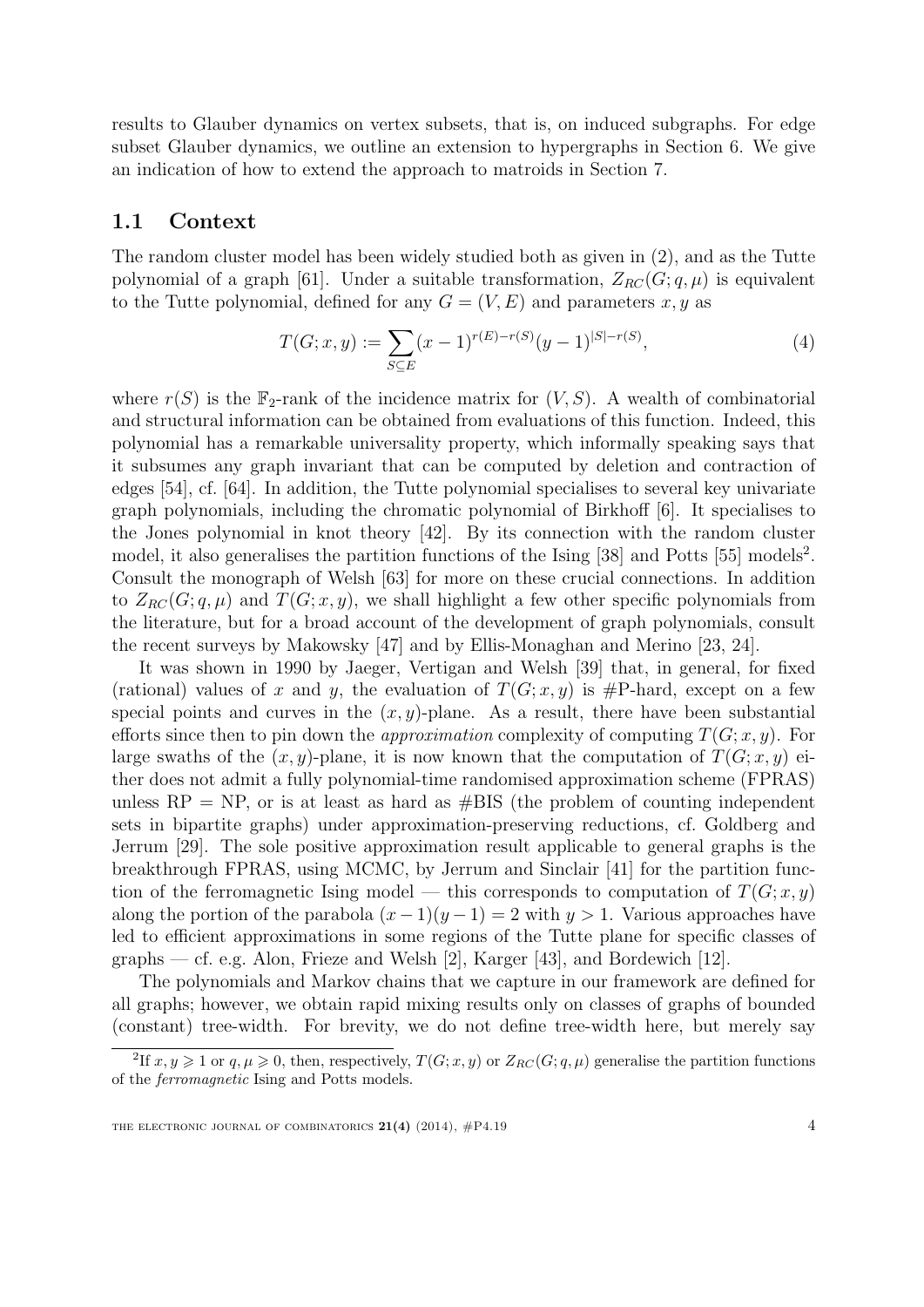that it is an essential concept in structural graph theory and parameterised complexity — see modern surveys on the topic by Bodlaender [\[11\]](#page-21-3) and Hliněný et al. [\[35\]](#page-23-10). The restriction of tree-width is commonly used in graph algorithms to reduce the complexity of a computationally difficult problem, usually by way of dynamic programming. For example, it is already known that many of the polynomials covered here can be exactly evaluated efficiently for graphs of bounded tree-width. Independently, Andrzejak [\[3\]](#page-21-4) and Noble [\[50\]](#page-24-5) exhibited polynomial-time algorithms to compute the Tutte polynomial of graphs with bounded tree-width. Works of Makowsky and Mariño  $[48]$  and Noble  $[51]$ have significantly generalised this, in the former case, to a wide array of polynomials under the framework of monadic second order logic (MSOL), and, in the latter case, to the so-called U-polynomial [\[52\]](#page-24-8), a polynomial that includes not only the Tutte polynomial but also a powerful type of knot invariant as special cases.

Even though many of the polynomials we refer to can be computed exactly in polynomial time for graphs of bounded tree-width, it remains of interest to show that their associated Glauber dynamics are rapidly mixing. There have been significant and concerted endeavours by researchers spanning physics, computer science and probability to determine the mixing characteristics of Glauber dynamics on many related Markov chains. Spin systems have been of particular interest; indeed, the main thrust of the work of Jerrum and Sinclair [\[41\]](#page-23-8) was to tackle the partition function for the 'spins world' of the ferromagnetic Ising model (using a translation to the rapidly mixing 'subgraphs world'). For more on the connections among the 'spins world', the 'subgraphs world' and the 'random cluster world', see the recent work of Huber [\[37\]](#page-23-11). Much illuminating recent work on the mixing times of Glauber dynamics has been restricted to trees or tree-like graphs, cf. e.g. [\[5,](#page-21-5) [19,](#page-22-6) [21,](#page-22-7) [31,](#page-23-12) [49,](#page-24-9) [59\]](#page-24-10).

#### <span id="page-4-0"></span>1.2 Extensions

The primary focus in our paper is to establish results for graph polynomials defined according to edge subset expansion; however, we can also adapt our methodology to polynomials defined according to vertex subset expansion, which may be viewed as the 'induced subgraphs world'. To our knowledge, this form of Markov chain has not been greatly examined. One of our motivations to consider vertex subset expansion is to cover the graph polynomial introduced by Arratia, Bollobás and Sorkin [\[4\]](#page-21-6): the bivariate interlace polynomial, defined for any graph  $G = (V, E)$  and parameters x, y as

<span id="page-4-1"></span>
$$
q(G; x, y) := \sum_{S \subseteq V} (x - 1)^{\text{rk}_2(S)} (y - 1)^{|S| - \text{rk}_2(S)},
$$
\n(5)

where  $\text{rk}_2(S)$  is the  $\mathbb{F}_2$ -rank of the adjacency matrix for  $G[S]$ , the subgraph of G induced by the vertices in S. This polynomial specialises to the independence polynomial and is intimately related to Martin polynomials [\[1\]](#page-21-7). Just as for the Tutte polynomial, computation of the bivariate interlace polynomial is  $\#P$ -hard in almost the entire plane, as was shown by Bläser and Hoffmann  $|7|$ . The multivariate interlace polynomial, a generalisation of the interlace polynomial, can be evaluated efficiently for graphs of bounded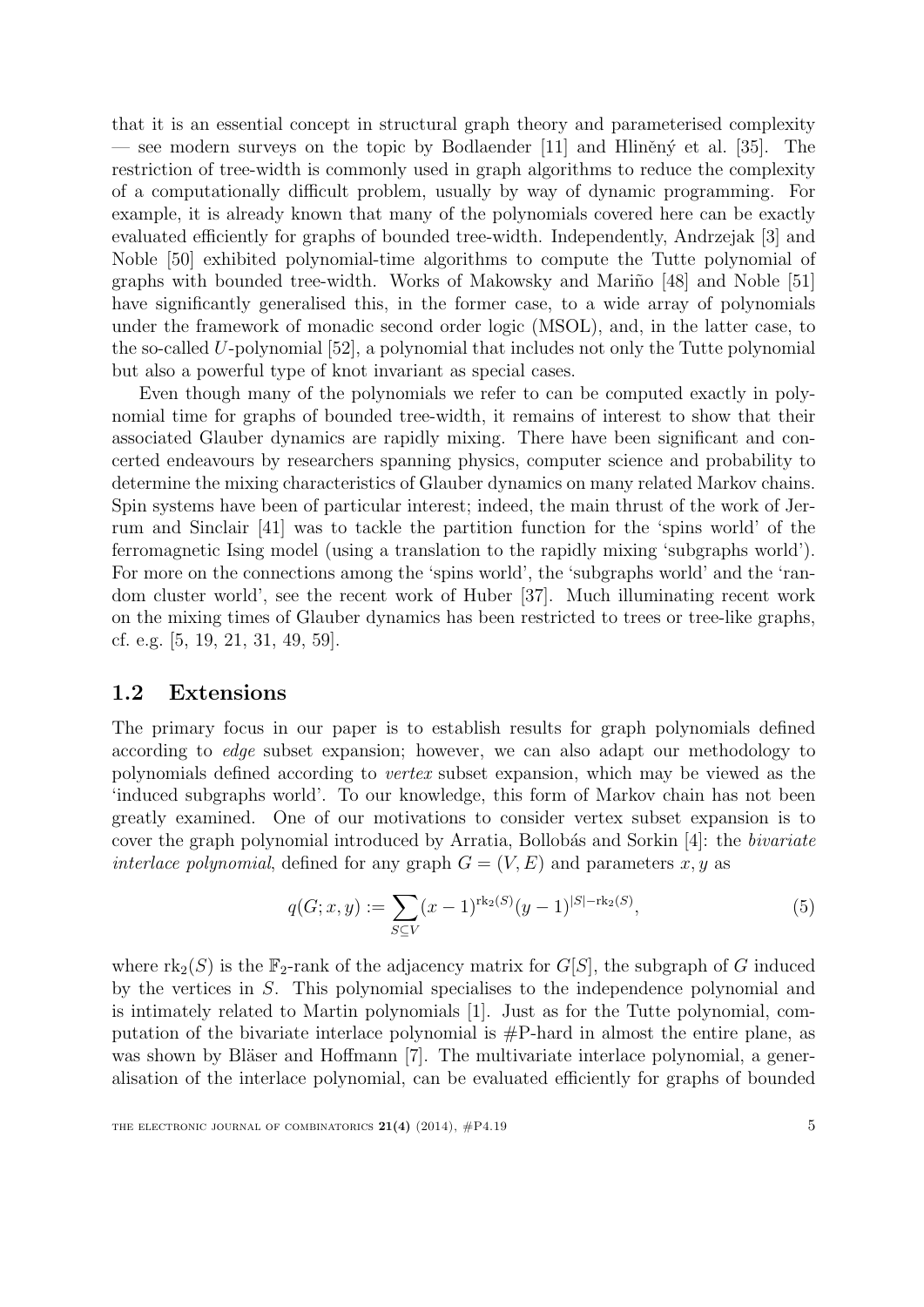tree-width, cf. Courcelle [\[18\]](#page-22-8) and Bläser and Hoffmann [\[8\]](#page-21-9). Subject to a condition on the vertex subset weightings, which we have called vertex  $\lambda$ -multiplicativity, we can establish rapid mixing for vertex subset Glauber dynamics on graphs of constant tree-width.

We also observe that our framework can be extended in a natural way to hypergraphs. Though hypergraph polynomials and their corresponding Markov chains have not been studied nearly as widely as their graph counterparts, we point out some important examples. Goldberg and Jerrum [\[29\]](#page-23-7) used a multivariate hypergraph Tutte polynomial to prove approximate counting hardness of the ferromagnetic (bivariate graph) Tutte polynomial. There is a significant body of research into Glauber dynamics for counting colourings and independent sets in hypergraphs [\[13,](#page-21-10) [14,](#page-22-9) [16,](#page-22-10) [22\]](#page-22-11). Hypergraph variants of the multivariate chromatic polynomial and the edge elimination polynomial have been introduced by White [\[65\]](#page-25-2). The study of (counting) complexity for hypergraph parameters continues to grow in importance in relation to constraint satisfaction problems (CSPs). Much of this study involves a restriction of the input hypergraph's width. Unfortunately, there is no unique standard hypergraph analogue of tree-width: consult Hlinen $\acute{v}$  et al. [\[35\]](#page-23-10) for an overview of several competing notions of width for hypergraphs and the relationship with CSPs. We have made a choice of width parameter that gives the most straightforward extension from our graph framework.

Another possible extension is to matroids, a setting with close connections to the Tutte polynomial, cf. Welsh [\[62\]](#page-24-11). As an indication of this possibility, we show that (edge) subset Glauber dynamics associated with the Tutte polynomial for matroids mixes rapidly on matroids of bounded branch-width. The difficulty in dealing with matroids is that the definition of λ-multiplicativity we have used for graphs and hypergraphs involves vertex cuts, which are indefinable in a matroid. So although we have not formed a general condition akin to  $\lambda$ -multiplicativity for matroids, we show that the matroid rank function has suitable properties in matroids of bounded branch-width. We note that Hlinen $\acute{y}$  [\[34\]](#page-23-13) has shown the existence of a polynomial-time algorithm for the computation of the Tutte polynomial for matroids of bounded branch-width representable over a finite field.

## <span id="page-5-1"></span>2 Definitions

### <span id="page-5-0"></span>2.1  $\lambda$ -multiplicative weight functions

In this subsection, we describe the condition we require on our graph functions  $P$ . This condition prescribes that the weight function is multiplicative with respect to the operation of disjoint graph union as well as "nearly multiplicative" with respect to the operation of composition via small vertex cuts.

We use the notation  $\lambda := \max\{\lambda, 1/\lambda\}$ . For a graph  $G = (V, E)$ , a vertex cut K is said to separate sets  $V_1$  and  $V_2$  if  $(V_1, K, V_2)$  is a partition of V and there is no edge of E that is incident to both a vertex of  $V_1$  and a vertex of  $V_2$ . A partition  $(E_1, E_2)$  of E is appropriate (for K) if  $E_1$  has no edge adjacent to a vertex in  $V_2$  and  $E_2$  has no edge adjacent to a vertex in  $V_1$ .

For fixed  $\lambda > 0$ , we say that the weight function w is  $\lambda$ -multiplicative, if for any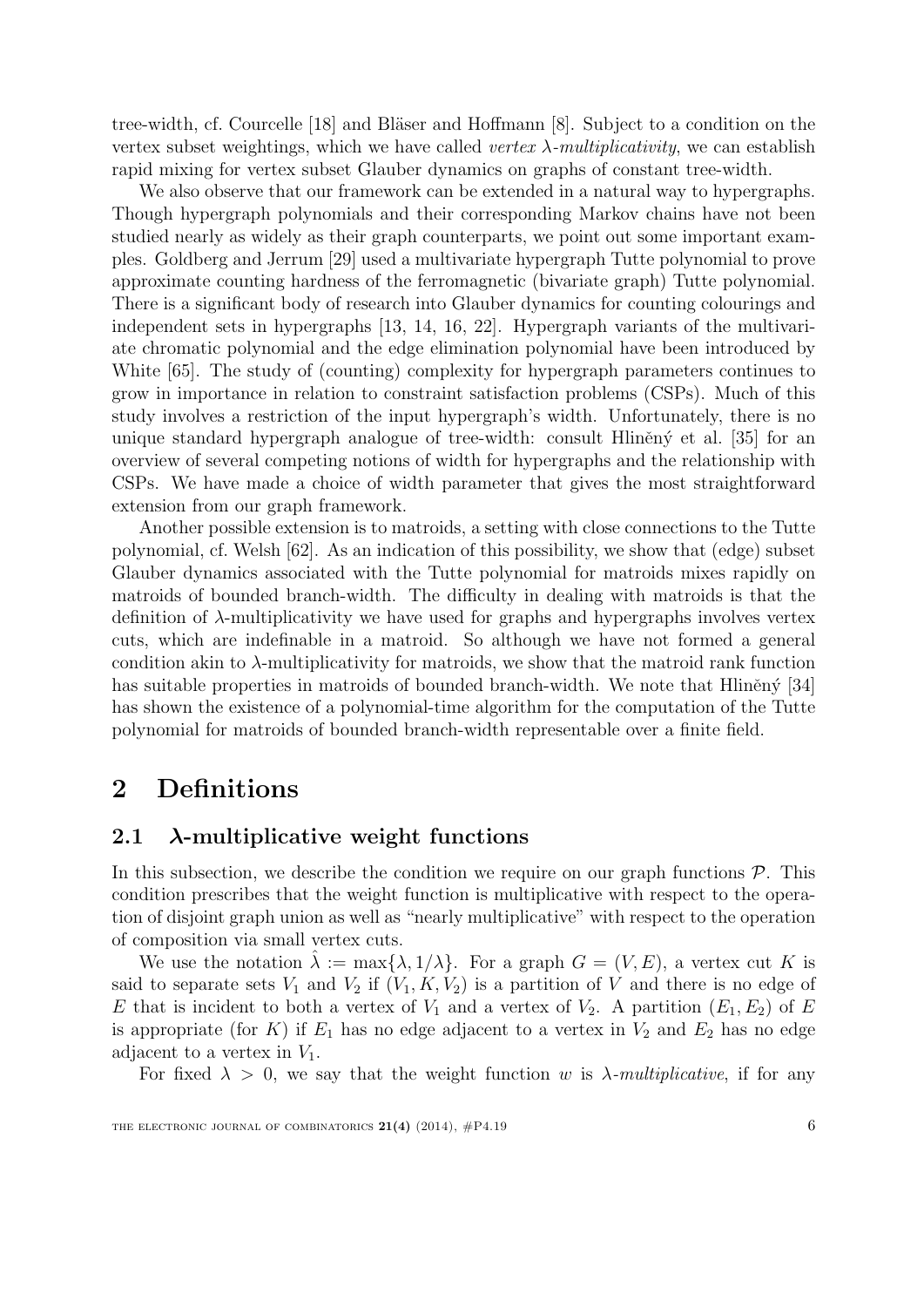$G = (V, E)$ , any vertex cut K that separates sets  $V_1$  and  $V_2$ , and any appropriate partition  $(E_1, E_2)$ , we have

$$
\hat{\lambda}^{-|K|} \leqslant \frac{w((V_1 \cup K, E_1))w((V_2 \cup K, E_2))}{w(G)} \leqslant \hat{\lambda}^{|K|}.
$$
\n
$$
(6)
$$

As mentioned above, if w is  $\lambda$ -multiplicative, then it follows that w is multiplicative with respect to disjoint union (by taking  $K = \emptyset$ ); furthermore, taking  $V_2 = \emptyset$  implies that the addition or deletion of a few edges in the graph does not change  $w$  wildly.

#### <span id="page-6-0"></span>2.2 Examples of valid polynomials

In this subsection, we emphasise specific examples of edge subset weightings and justify that their weight functions are  $\lambda$ -multiplicative.

Let  $G = (V, E)$  be any graph, K be any vertex cut that separates vertex subsets  $V_1$ and  $V_2$ , and  $(E_1, E_2)$  be any appropriate partition. We define G' to be the disjoint union of graphs  $(V_1 \cup K, E_1)$  and  $(V_2 \cup K, E_2)$ . We could imagine forming G' from G by splitting each vertex in  $K$ , taking incident edges in  $E_1$  with one copy of the vertex and those in  $E_2$  with the other. It is trivial to verify multiplicativity with respect to disjoint union for each of the weight functions considered below. Therefore, to establish  $\lambda$ -multiplicativity for these weight functions, it will suffice to verify that  $\hat{\lambda}^{-|K|} \leq w(G')/w(G) \leq \hat{\lambda}^{|K|}$ .

First, we observe that the partition function of the *random cluster model* for  $q, \mu > 0$ satisfies the condition. Recalling [\(2\)](#page-1-2), the relevant weight function is  $w((V, S)) := q^{\kappa(S)} \mu^{|S|}$ . To handle the  $\mu^{|S|}$  factor, note that the graphs G and G' have the same number of edges. For the  $q^{\kappa(S)}$  factor, the number of components in G' can be at most  $\kappa(G) + |K|$  since  $G'$  can be obtained by splitting |K| vertices of G. Thus, w is  $\lambda$ -multiplicative if we take  $\lambda := q$ .

This can also be seen in the context of the *Tutte polynomial* when  $x, y > 1$ . Re-calling [\(4\)](#page-3-2), the relevant weight function is  $w((V, S)) := (x - 1)^{r(E) - r(S)}(y - 1)^{|S| - r(S)}$ . As before, it is easy to take care of the  $(x-1)^{r(E)}(y-1)^{|S|}$  factor. For the remaining  $((x-1)(y-1))^{-r(S)}$  factor, it is enough to observe that the incidence matrix of G may be obtained from the incidence matrix of  $G'$  as follows. The matrix for  $G'$  has two rows for each of the vertices in K, one from  $(V_1 \cup K, E_1)$  and one from  $(V_2 \cup K, E_2)$ . If we replace one of these two rows with the sum of the two rows, we do not alter the rank; if we then delete the other of the two rows, we change the rank by at most 1. Repeating this for each vertex in K, we obtain the incidence matrix for  $G$ , at a total change in the rank r of the incidence matrix of at most |K|. Thus, w is  $\lambda$ -multiplicative if we take  $\lambda := (x-1)(y-1)$ .

Next, we see that the *adjacency-rank polynomial* of Ge and Stefankovic<sup>[[27\]](#page-22-3)</sup> satisfies the condition if  $q, \mu > 0$ . Recalling [\(3\)](#page-2-0), the relevant weight function is  $w((V, S)) := q^{\text{rk}_2(S)} \mu^{|S|}$ . As before, it is simple to handle the  $\mu^{|S|}$  factor. For the  $q^{\text{rk}_2(S)}$  factor, we note that the adjacency matrix of G may be formed from the adjacency matrix of G' by  $|K|$  row additions, followed by |K| column additions and finally the deletion of |K| rows and |K| columns. Since we must delete both rows and columns, the rank  $rk<sub>2</sub>$  of the adjacency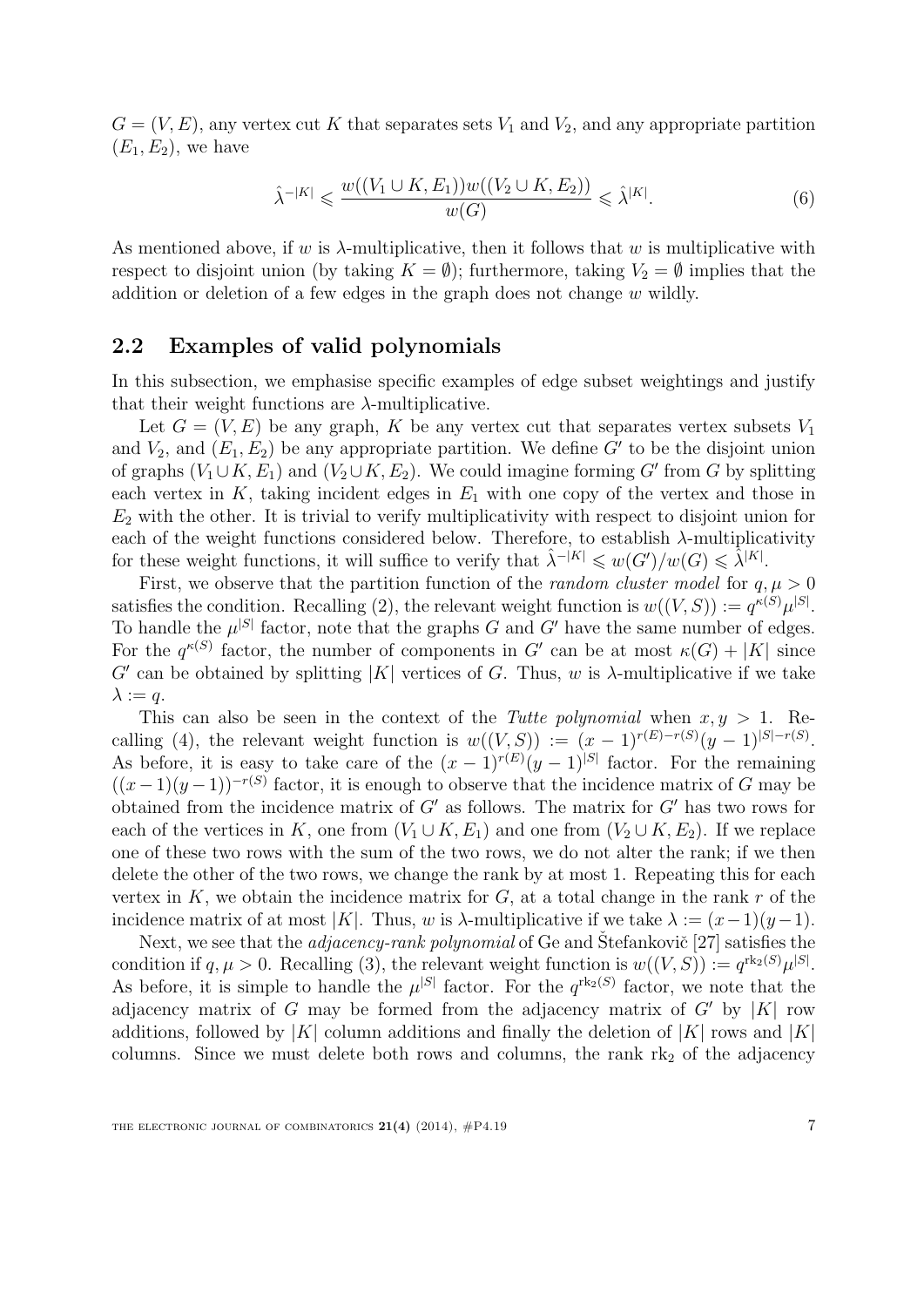matrix may change by up to  $2|K|$ . Thus, in this case, w is  $\lambda$ -multiplicative when taking  $\lambda := q^2$ .

Now, consider the multivariate Tutte polynomial as formulated by Sokal [\[58\]](#page-24-12), defined for any graph  $G = (V, E)$  and parameters  $q, \vec{v} = \{v_e\}_{e \in E}$  by

<span id="page-7-0"></span>
$$
Z_{Tutte}(G;q,\vec{v}) := \sum_{S \subseteq E} q^{\kappa(S)} \prod_{e \in S} v_e.
$$
 (7)

Under this expansion,  $w := q^{\kappa(S)} \prod_{e \in S} v_e$  is an edge subset weight function if  $q > 0$  and  $v_e > 0$  for any  $e \in E$  are fixed. We can handle the  $q^{\kappa(S)}$  factor as we did for the random cluster model partition function. For the  $\prod_{e \in S} v_e$  factor, observe that G and G' have the same set of edges. Thus, w is  $\lambda$ -multiplicative when taking  $\lambda := q$ .

Last, we discuss the *U-polynomial* of Noble and Welsh [\[52\]](#page-24-8), defined for any graph  $G = (V, E)$  and parameters  $y, \vec{x} = \{x_i\}_{i=1}^{|V|}$  by

<span id="page-7-1"></span>
$$
U(G; \vec{x}, y) := \sum_{S \subseteq E} (y - 1)^{|S| - r(S)} \prod_{i=1}^{|V|} x_i^{\kappa(i, S)},
$$
\n(8)

where  $\kappa(i, S)$  denotes the number of components of order i in  $(V, S)$ . If  $y > 1$  and  $x_i > 0$ for all *i*, then  $w((V, S)) := (y-1)^{|S|-r(S)} \prod_{i=1}^{|V|} x_i^{k(i, S)}$  gives an edge subset weighting. The  $(y-1)^{|S|-r(S)}$  factor can be handled as above. For the  $\prod_{i=1}^{|V|} x_i^{\kappa(i,S)}$  $\sum$ factor, observe that  $\kappa_i |\kappa(i, G) - \kappa(i, G')|$  is at most 3|K|, since, if we obtain G' by splitting the vertices in  $\overline{K}$ , each time we split a vertex we either change the size of a single component or split a single component into two smaller components. Thus, taking  $x' := \max_i \max\{x_i, x_i^{-1}\}\$ and  $y' := \max\{y-1, (y-1)^{-1}\}\$ , we see that w is  $\lambda$ -multiplicative when taking  $\lambda := y'x'^3$ .

### 2.3 Glauber dynamics for edge subsets

In this subsection, we define the Markov chain associated with the edge subset expansion formula for  $P$ . From the formulation in [\(1\)](#page-1-1), the *single bond flip chain*  $M$  on a given graph  $G = (V, E)$  is defined as follows. We start with an arbitrary subset  $X_0 \subseteq E$  and repeatedly generate  $X_{t+1}$  from  $X_t$  by running the following experiment.

- 1. Pick an edge  $e \in E$  uniformly at random and let  $S = X_t \oplus \{e\}.$
- 2. Set  $X_{t+1} = S$  with probability  $\frac{1}{2} \min\{1, w((V, S)) / w((V, X_t))\}$  and with the remaining probability set  $X_{t+1} = X_t$ .

By convention, we denote the state space of M by  $\Omega$  (i.e.  $\Omega = 2^E$ ) and its transition probability matrix by P. With standard arguments, it can be shown that  $\mathcal M$  is a reversible Markov chain that has a unique stationary distribution  $\pi$  satisfying  $\pi(S) \propto w((V, S))$ . Hence, we may use  $\mathcal M$  as a Markov chain in MCMC sampling for the following problem.

 $PWE(\mathcal{P})$ :  $\mathcal{P}-WEIGHTED$  Edge Subsets Input: a graph  $G = (V, E)$ . Output: a subset  $S \subseteq E$  with probability  $w((V, S))/\mathcal{P}(G)$ .

THE ELECTRONIC JOURNAL OF COMBINATORICS  $21(4)$  (2014),  $\#P4.19$  8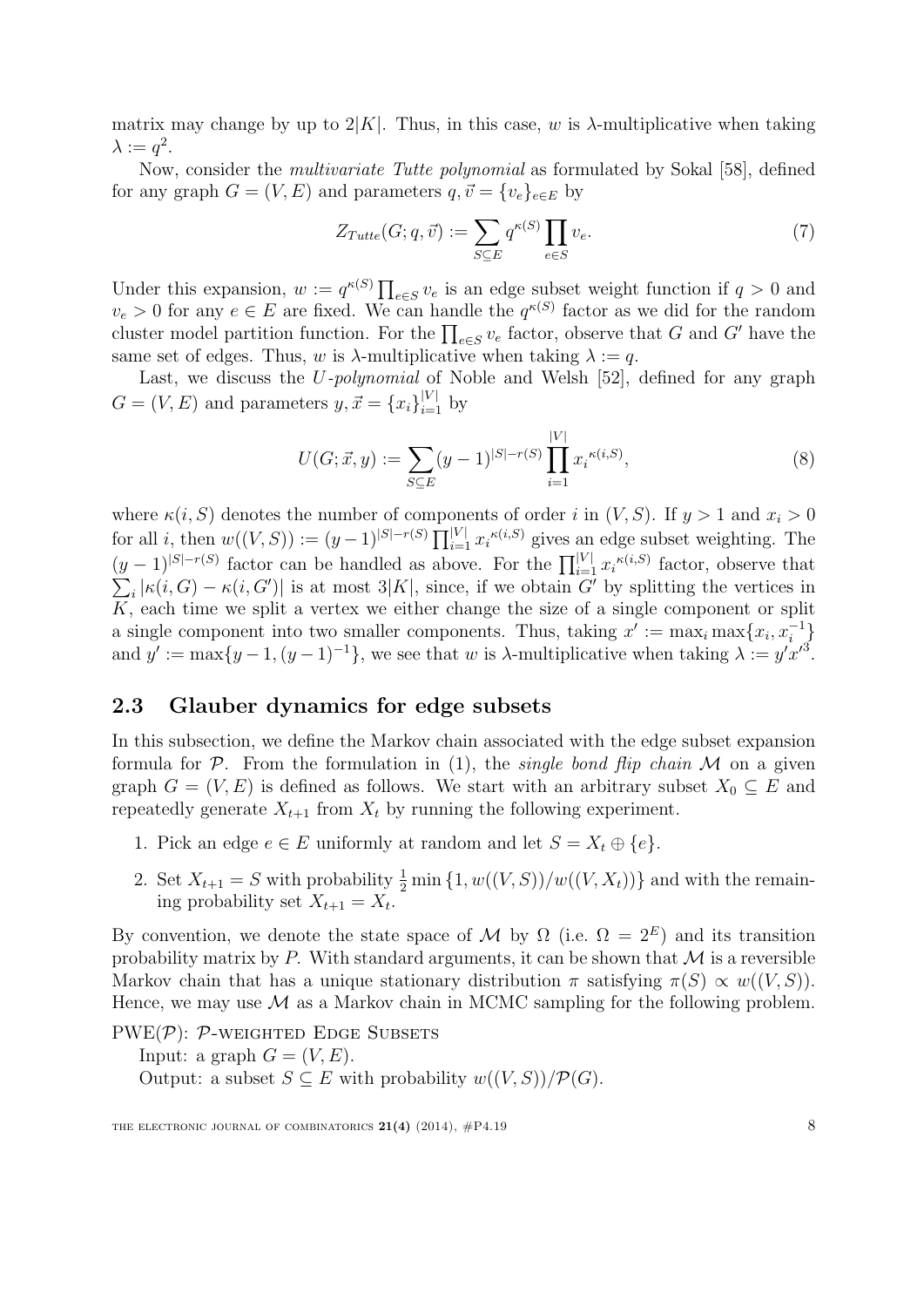The term *rapidly mixing* applies to a Markov chain that quickly converges to its stationary distribution. We make this precise here. The *total variation distance*  $\|\nu-\nu'\|_{TV}$ between two probability distributions  $\nu$  and  $\nu'$  is defined by  $\|\nu-\nu'\|_{TV}=\frac{1}{2}$  $\frac{1}{2}\sum_{H\in\Omega}|\nu(H) \nu'(H)$ . For  $\varepsilon > 0$ , the mixing time of a Markov chain M (with state space  $\Omega$ , transition matrix P and stationary distribution  $\pi$ ) is defined as

$$
\tau(\varepsilon) := \max_{H \in \Omega} \{ \min \{ t \mid ||P^t(H, \cdot) - \pi(\cdot)||_{TV} \leq \varepsilon \} \}.
$$

In this paper, we shall say that a chain M mixes rapidly if, for any fixed  $\varepsilon$ ,  $\tau(\varepsilon)$  is (upper) bounded by a polynomial in the number of vertices of the input graph. This definition for rapid mixing is the one more commonly used in theoretical computer science, whereas often in statistical physics or discrete probability a stricter  $O(n \log n)$  bound is mandated.

### <span id="page-8-1"></span>3 Results

We are now prepared to state the main theorem.

<span id="page-8-0"></span>**Theorem 1.** Let  $G = (V, E)$  where  $|V| = n$ . If w is  $\lambda$ -multiplicative for some  $\lambda > 0$ , then the mixing time of  $M$  on  $G$  satisfies

$$
\tau(\varepsilon) = O\left(n^{4+4(\text{tw}(G)+1)|\log \lambda|} \left(\max_{S \subseteq E} \left\{\log \frac{\mathcal{P}(G)}{w((V,S))}\right\} + \log \frac{1}{\varepsilon}\right)\right)
$$

(where  $tw(G)$  denotes the tree-width of G).

In later sections, we describe extensions of this theorem to induced subgraphs (Theorem [6\)](#page-13-0), to hypergraphs (Theorem [11\)](#page-17-1), and to matroids (Theorem [13\)](#page-20-0).

In Subsection [2.2,](#page-6-0) we noted some examples of polynomials that have  $\lambda$ -multiplicative weight functions. Thus, Theorem [1](#page-8-0) implies that each of their associated Glauber dynamics on edge subsets is rapidly mixing upon graphs of bounded tree-width.

**Corollary 2.** Let  $G = (V, E)$  where  $|V| = n$ . In the following list, we state conditions on the parameters which guarantee rapid mixing of the single bond flip chain on G associated with the stated polynomial and weighting. We also state the mixing time bound.

1. For fixed  $q, \mu > 0$  and the weighting w of  $Z_{RC}(G; q, \mu)$  given by [\(2\)](#page-1-2), the mixing time satisfies

$$
\tau(\varepsilon) = O\left(n^{4+4(\mathrm{tw}(G)+1)|\log q|} \left(n^2 + \log \frac{1}{\varepsilon}\right)\right).
$$

Equivalently, for fixed  $x, y > 1$  and the weighting w of  $T(G; x, y)$  given by [\(4\)](#page-3-2), the mixing time satisfies

$$
\tau(\varepsilon) = O\left(n^{4+4(\text{tw}(G)+1)|\log((x-1)(y-1))|}\left(n^2 + \log\frac{1}{\varepsilon}\right)\right).
$$

THE ELECTRONIC JOURNAL OF COMBINATORICS  $21(4)$  (2014),  $\#P4.19$  9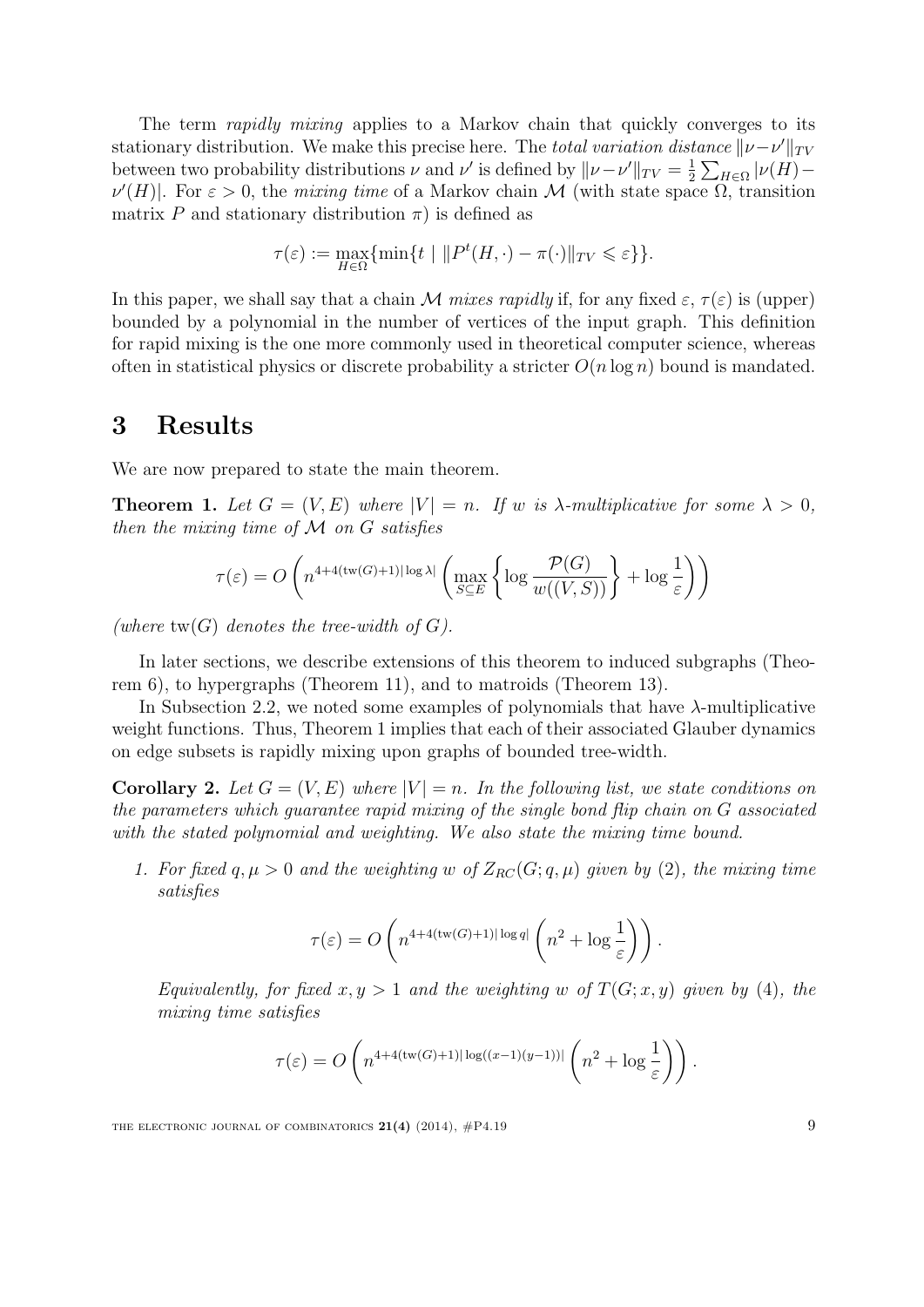2. For fixed q,  $\mu > 0$  and the weighting w of  $R_2(G; q, \mu)$  given by [\(3\)](#page-2-0), the mixing time satisfies

$$
\tau(\varepsilon) = O\left(n^{4+8(\text{tw}(G)+1)|\log q|}\left(n^2 + \log\frac{1}{\varepsilon}\right)\right).
$$

3. For fixed  $q > 0$  and  $v_e > 0$  for all e and the weighting w of  $Z(G; q, \vec{v})$  given by [\(7\)](#page-7-0), the mixing time satisfies

$$
\tau(\varepsilon) = O\left(n^{4+4(\text{tw}(G)+1)|\log q|}\left(n^2 + \log\frac{1}{\varepsilon}\right)\right).
$$

4. For fixed  $y > 1$  and  $x_i > 0$  for all i and the weighting w of  $U(G; \vec{x}, \mu)$  given by [\(8\)](#page-7-1), the mixing time satisfies

$$
\tau(\varepsilon) = O\left(n^{4+4(\text{tw}(G)+1)|\log(y'x'^3)|}\left(n^2 + \log\frac{1}{\varepsilon}\right)\right),\,
$$

where  $x' = \max_i \max\{x_i, x_i^{-1}\}\$  and  $y' = \max\{y - 1, (y - 1)^{-1}\}\.$ 

Here, we point out that Ge and Stefankovič obtained part 1 above and showed part 2 above in the special case of trees. Parts 2–4 directly extend these findings, and our main theorem considerably broadens the scope of mixing time bounds for subset Glauber dynamics on graphs of bounded tree-width.

### <span id="page-9-0"></span>4 Proofs

Let us first give an outline of our arguments.

Although our main result is stated in terms of tree-width, we do not treat tree-width directly but instead use linear-width, a more restrictive width parameter introduced by Thomas [\[60\]](#page-24-13). This strategy was also employed by Ge and Stefankovič in the two specific cases mentioned above. For any graph  $G = (V, E)$ , an ordering  $(e_1, \ldots, e_m)$  of E has linear-width at most  $\ell$ , if, for each  $i \in \{2, \ldots, m\}$ , there are at most  $\ell$  vertices that are incident to both an edge in  $\{e_1, \ldots, e_{i-1}\}\$  and an edge in  $\{e_i, \ldots, e_m\}\$ . The *linear*width  $\text{lw}(G)$  of  $G = (V, E)$  is the smallest integer  $\ell$  such that there is an ordering of E with linear-width at most  $\ell$ . The motivation for using linear-width is that it implies an ordering of the edges which we can then use to define canonical paths between pairs of edge subsets. Then we show that  $\lambda$ -multiplicativity is the general condition under which we can bound the congestion of these canonical paths. The use of canonical paths is a standard technique for obtaining a bound on the mixing time of MCMC methods — see the lecture notes of Jerrum [\[40\]](#page-23-1) for an expository account of this approach.

The key property we require that relates the linear-width of G to the more wellstudied parameters path-width  $pw(G)$  and tree-width tw(G) of G is the following set of inequalities, details of which can be found in Bodlaender [\[9\]](#page-21-11), Chung and Seymour [\[17\]](#page-22-12),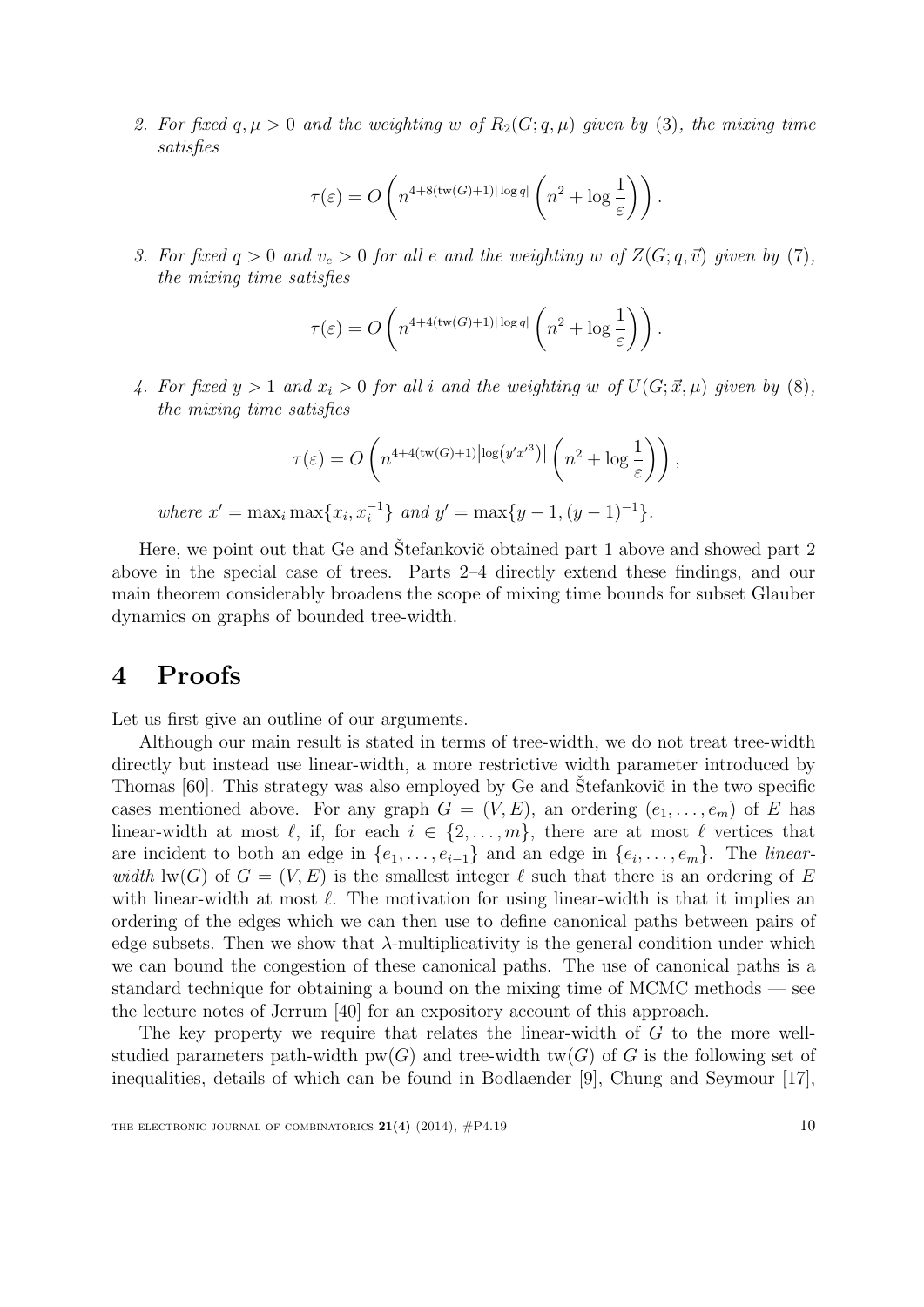Fomin and Thilikos  $[25]$ , Ge and Stefankovič  $[26]$  $[26]$ , and Korach and Solel  $[46]$ . For any graph  $G$  on  $n$  vertices,

$$
pw(G) \leq 1w(G) \leq pw(G) + 1 \leq (tw(G) + 1)(log_2 n + 1) + 1.
$$
 (9)

We follow a canonical paths strategy to bound the mixing time of  $\mathcal{M}$ . Given  $G =$  $(V, E)$ , let  $\sigma = (e_1, \ldots, e_m)$  be an ordering of E. Given  $I, F \in \Omega$ , let  $I \oplus F$  denote the symmetric difference of I and F, let  $\sigma[I \oplus F] := (e_{i_1}, \ldots, e_{i_k})$  denote the restriction of  $\sigma$ to  $I \oplus F$  (that is,  $\{e_{i_1}, \ldots, e_{i_k}\} = I \oplus F$  and  $i_1 < \cdots < i_k$ ), and let  $\gamma_{\sigma, I \to F}$  denote the *canonical path* from  $I$  to  $F$ , defined as

<span id="page-10-4"></span><span id="page-10-2"></span>
$$
\gamma_{\sigma,I\to F}:=(H_0,\ldots,H_k),
$$

where  $H_0 = I$ ,  $H_j = H_{j-1} \oplus \{e_{i_j}\}\$  for all  $j \in \{1, ..., k\}$  (and hence  $H_k = F$ ). Let  $\Gamma_{\sigma} = \{ \gamma_{\sigma, I \to F} \mid I, F \in \Omega \}.$ 

To bound the mixing time of  $M$ , we will, for some appropriately chosen  $\sigma$ , bound the congestion  $\rho(\Gamma_{\sigma})$  of the canonical paths, which is defined by

$$
\varrho(\Gamma_{\sigma}) := \max_{\substack{(H, H'): \ P(H, H') > 0}} \left\{ \frac{1}{\pi(H)P(H, H')} \sum_{\substack{I, F: \ (H, H') \in \gamma_{\sigma, I \to F}}} \pi(I)\pi(F)|\gamma_{\sigma, I \to F}| \right\}, \tag{10}
$$

where  $|\gamma_{\sigma,I\to F}|$  denotes the length of the path  $\gamma_{\sigma,I\to F}$ . The mixing time can then be bounded using the following inequality of Sinclair [\[57\]](#page-24-14), see also Diaconis and Stroock [\[20\]](#page-22-14): for any set  $\Gamma$  of canonical paths,

$$
\tau(\varepsilon) \le \max_{H \in \Omega} \left\{ \varrho(\Gamma) \cdot \left( \log \frac{1}{\pi(H)} + \log \frac{1}{\varepsilon} \right) \right\}.
$$
 (11)

The remainder of the section is devoted to showing the following.

<span id="page-10-0"></span>**Theorem 3.** Suppose  $G = (V, E)$  has linear-width  $\ell$  and let  $\sigma = (e_1, \ldots, e_m)$  be an ordering of E with linear-width at most  $\ell$ . If w is  $\lambda$ -multiplicative for some  $\lambda > 0$ , then  $\rho(\Gamma_{\sigma}) \leqslant 2m^2\hat{\lambda}^{4\ell}.$ 

Theorem [3](#page-10-0) immediately implies a good mixing time bound for the Markov chain M and hence Theorem [1](#page-8-0) follows.

<span id="page-10-3"></span>Corollary 4. Let  $G = (V, E)$  where  $|E| = m$ . If w is  $\lambda$ -multiplicative for some  $\lambda > 0$ , then the mixing time of M on G satisfies

$$
\tau(\varepsilon) = O\left(m^2 \hat{\lambda}^{4 \log(G)} \left(\max_{S \subseteq E} \left\{ \log \frac{\mathcal{P}(G)}{w((V,S))} \right\} + \log \frac{1}{\varepsilon} \right)\right).
$$

Proof. Substitute the congestion bound of Theorem [3](#page-10-0) into inequality [\(11\)](#page-10-1).

THE ELECTRONIC JOURNAL OF COMBINATORICS  $21(4)$  (2014),  $\#P4.19$  11

<span id="page-10-1"></span>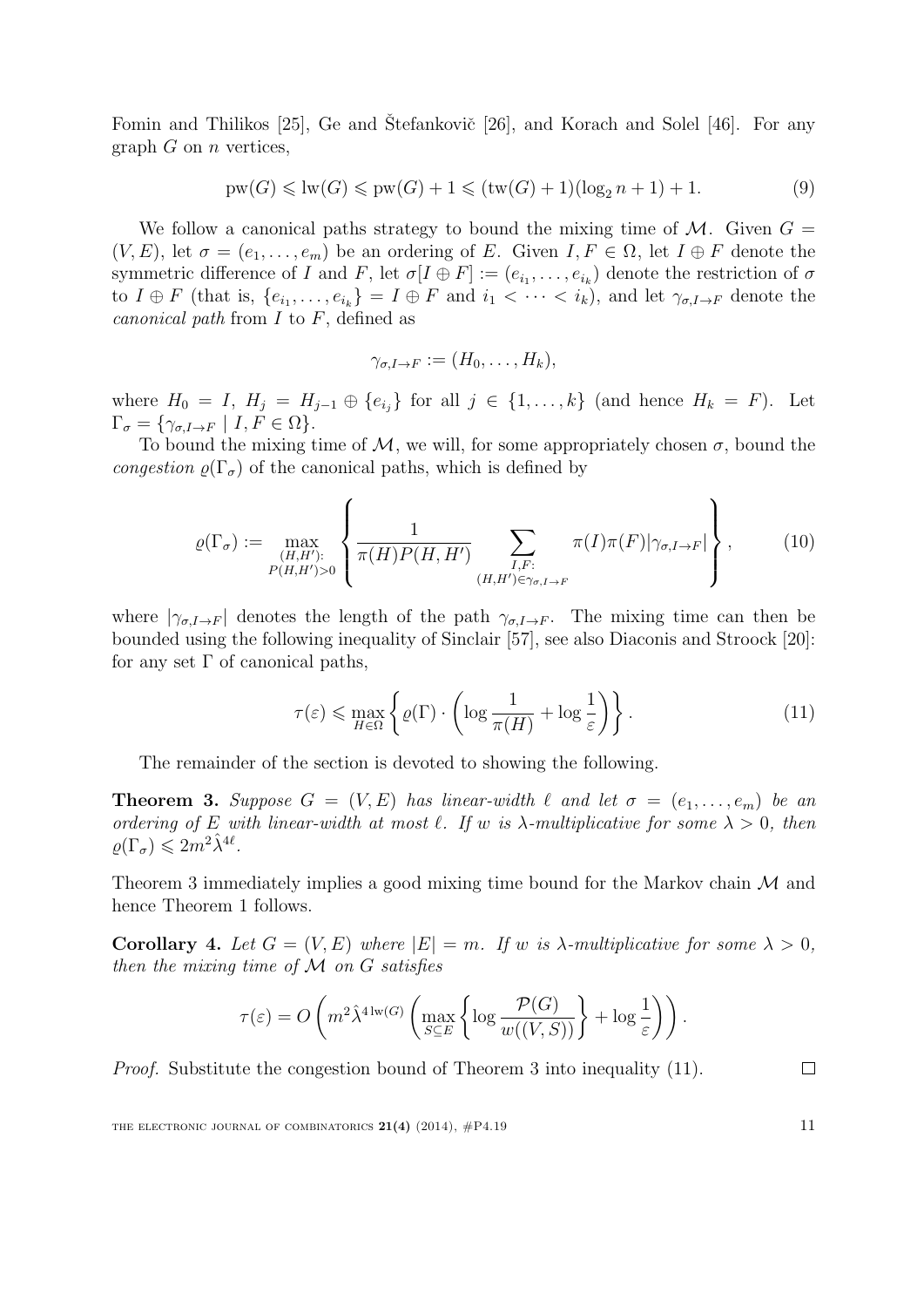*Proof of Theorem [1.](#page-8-0)* Substitute the upper bound on  $\text{lw}(G)$  in [\(9\)](#page-10-2) into Corollary [4.](#page-10-3)  $\Box$ 

In the proof of Theorem [3,](#page-10-0) we will need the following lemma.

<span id="page-11-1"></span>**Lemma 5.** Suppose  $G = (V, E)$  has linear-width  $\ell$  and let  $\sigma = (e_1, \ldots, e_m)$  be an ordering of E with linear-width at most  $\ell$ . Suppose  $I, F \in \Omega$  and H is on  $\gamma_{\sigma, I \to F}$ . If w is  $\lambda$ multiplicative for some  $\lambda > 0$ , then

<span id="page-11-0"></span>
$$
\frac{w((V, I))w((V, F))}{w((V, H))w((V, C))} \leq \lambda^{4\ell},
$$

where  $C = I \oplus F \oplus H$ .

*Proof.* Since H is on  $\gamma_{\sigma, I \to F}$ , we may assume that  $H = H_j$  for some  $j \in \{0, \ldots, k\}$ . Let  $Q = \{e_1, e_2, \ldots, e_{i_j-1}, e_{i_j}\}\$ and  $\overline{Q} = E \setminus Q$ . Then

$$
H = (F \cap Q) \cup (I \cap \overline{Q}) \quad \text{and} \quad C = (I \cap Q) \cup (F \cap \overline{Q}). \tag{12}
$$

We can partition V into three sets as follows. Let  $V_1$  denote the set of vertices that are incident only to edges in  $Q$ ; let  $V_2$  denote the set of vertices that are incident only to edges in  $\overline{Q}$ ; let K denote the set of remaining vertices, that is, the set of vertices incident to edges in Q and Q. Note that  $|K|$  is at most the linear-width  $\ell$ .

No vertex  $v_1$  of  $V_1$  is adjacent to a vertex  $v_2$  of  $V_2$ , as otherwise the edge between them would simultaneously be in Q and  $\overline{Q}$ . This implies that K is a vertex cut separating  $V_1$ and  $V_2$  with respect to G, and also with respect to the graphs  $(V, I)$ ,  $(V, F)$ ,  $(V, H)$ ,  $(V, C)$ . Furthermore,  $(I \cap Q, I \cap \overline{Q})$ ,  $(F \cap Q, F \cap \overline{Q})$ ,  $(H \cap Q, H \cap \overline{Q})$ ,  $(C \cap Q, C \cap \overline{Q})$  are edge partitions that are appropriate for K. Therefore, by the fact that w is  $\lambda$ -muliplicative and  $|K| \leqslant \ell$ ,

$$
\hat{\lambda}^{-\ell} \leqslant \frac{w((V_1 \cup K, J \cap Q))w((V_2 \cup K, J \cap Q))}{w((V, J))} \leqslant \hat{\lambda}^{\ell} \quad \text{for } J \in \{I, F, H, C\}.
$$

By [\(12\)](#page-11-0), it follows that

$$
(V_1 \cup K, H \cap Q) = (V_1 \cup K, F \cap Q),
$$
  
\n
$$
(V_2 \cup K, H \cap \overline{Q}) = (V_2 \cup K, I \cap \overline{Q}),
$$
  
\n
$$
(V_1 \cup K, C \cap Q) = (V_1 \cup K, I \cap Q) \text{ and}
$$
  
\n
$$
(V_2 \cup K, C \cap \overline{Q}) = (V_2 \cup K, F \cap \overline{Q}).
$$

Now, letting r be

$$
w((V_1 \cup K, I \cap Q))w((V_2 \cup K, I \cap \overline{Q}))w((V_1 \cup K, F \cap Q))w((V_2 \cup K, F \cap \overline{Q})),
$$

we obtain

$$
\frac{w((V, I))w((V, F))}{r} \leq \hat{\lambda}^{2\ell} \quad \text{and} \quad \frac{r}{w((V, H))w((V, C))} \leq \hat{\lambda}^{2\ell},
$$

whereby the lemma easily follows.

THE ELECTRONIC JOURNAL OF COMBINATORICS  $21(4)$  (2014),  $\#P4.19$  12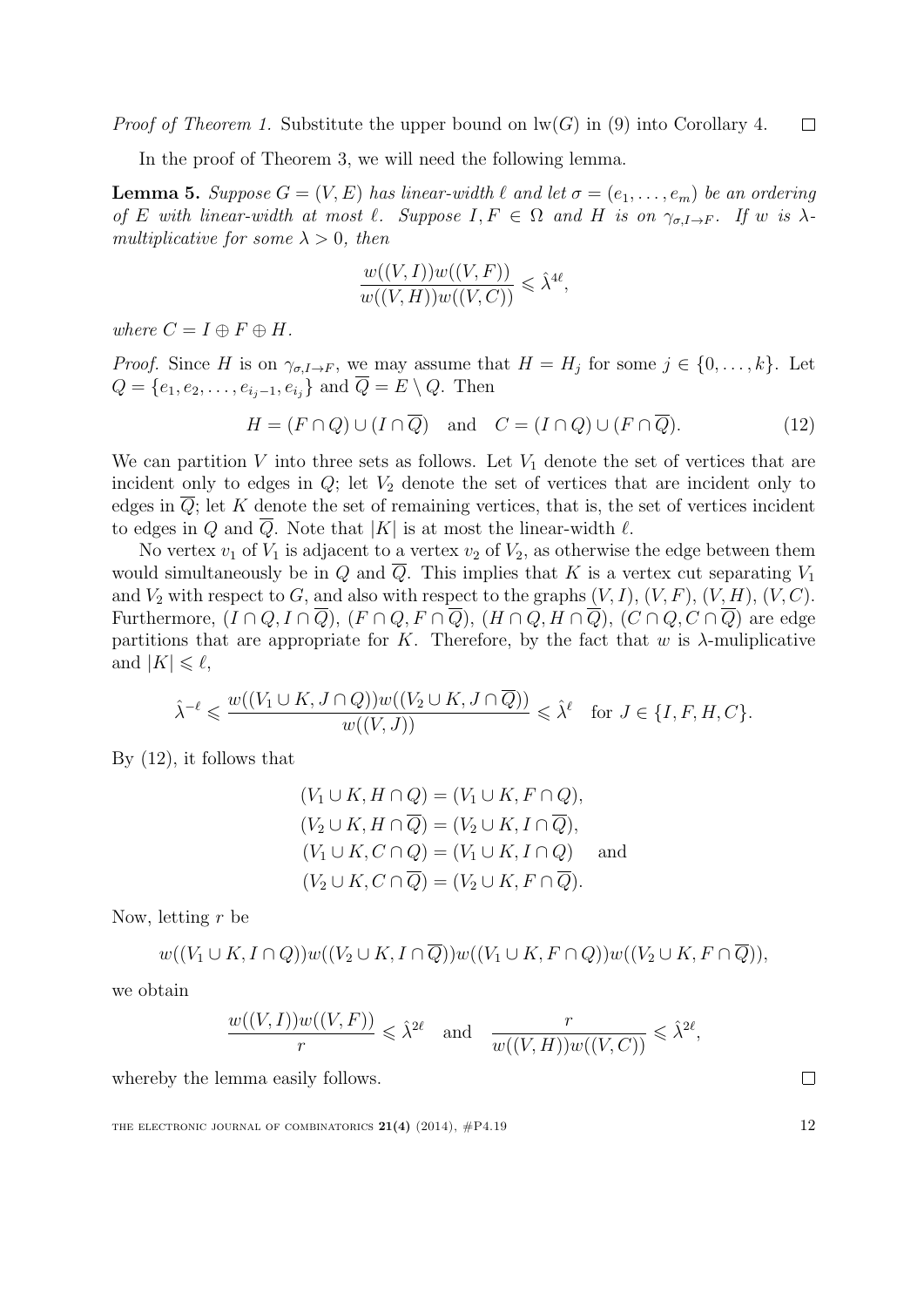*Proof of Theorem [3.](#page-10-0)* Let  $(H, H') \in \Omega \times \Omega$  such that  $P(H, H') > 0$ . We will bound the expression within the max of the definition for  $\varrho(\Gamma_{\sigma})$ . We let  $\hat{H} = H$  if  $\pi(H) \le \pi(H')$  and  $\hat{H} = H'$  otherwise. Denote by  $cp(H, H')$  the set of pairs  $(I, F)$  such that  $(H, H') \in \gamma_{\sigma, I \to F}$ . We define the function inj :  $cp(H, H') \to \Omega$  by  $(I, F) \to I \oplus F \oplus \hat{H}$ . Observe that inj is an injection, for, given  $J \in \Omega$ , we can determine the unique  $(I, F)$  such that  $\text{inj}(I, F) = J$ by first computing  $J \oplus H = I \oplus F$  and then using the ordering  $\sigma$  to recover I and F. Since w is  $\lambda$ -multiplicative, we have by Lemma [5](#page-11-1) that

<span id="page-12-3"></span>
$$
\frac{w((V, I))w((V, F))}{w((V, \hat{H}))w((V, \text{inj}(I, F)))} \leq \hat{\lambda}^{4\ell}.
$$
\n(13)

Regardless of whether  $\pi(H) \leq \pi(H')$  or  $\pi(H) > \pi(H')$ , a brief calculation yields that  $\pi(H)P(H, H') = \pi(\hat{H})/(2m)$ . Thus,

$$
\frac{1}{\pi(H)P(H,H')} \sum_{(I,F)\in\text{cp}(H,H')} \pi(I)\pi(F)|\gamma_{\sigma,I\to F}|
$$
\n
$$
= \frac{2m}{\pi(\hat{H})} \sum_{(I,F)\in\text{cp}(H,H')} \pi(I)\pi(F)|\gamma_{\sigma,I\to F}|
$$
\n
$$
\leq \frac{2m^2}{P(G)} \sum_{(I,F)\in\text{cp}(H,H')} \frac{w((V,I))w((V,F))}{w((V,\hat{H}))}
$$
\n(14)

<span id="page-12-1"></span>
$$
\leqslant \frac{2m^2}{\mathcal{P}(G)} \sum_{(I,F)\in\text{cp}(H,H')} w((V,\text{inj}(I,F))) \hat{\lambda}^{4\ell} \tag{15}
$$

<span id="page-12-4"></span><span id="page-12-2"></span>
$$
\leqslant 2m^2\hat{\lambda}^{4\ell},\tag{16}
$$

where [\(14\)](#page-12-1) follows from the facts  $|\gamma_{\sigma I\to F}| \leq m$  and  $\pi(S) = w((V, S))/\mathcal{P}(G)$ , [\(15\)](#page-12-2) follows from [\(13\)](#page-12-3), and [\(16\)](#page-12-4) follows from the fact that inj is an injection. Then, substituting the bound [\(16\)](#page-12-4) into [\(10\)](#page-10-4), we obtain  $\rho(\Gamma_{\sigma}) \leq 2m^2\hat{\lambda}^{4\ell}$ , as claimed.  $\Box$ 

# <span id="page-12-0"></span>5 Glauber dynamics for vertex subsets

Until now, we have considered edge subsets (subgraphs) and Glauber transitions which change one edge at a time. In this section, we modify our methods to treat vertex subsets (induced subgraphs) and transitions that involve one vertex at a time  $-$  each such transition can affect many edges, up to the maximum degree of  $G$ . We sketch how to obtain rapid mixing for this process upon graphs of bounded tree-width still with only a modest condition on the base graph polynomials.

A vertex subset expansion formula for  $P$  is written as follows: for any simple graph  $G = (V, E),$ 

$$
\mathcal{P}(G) = \sum_{S \subseteq V} w(G[S]) \tag{17}
$$

THE ELECTRONIC JOURNAL OF COMBINATORICS  $21(4)$  (2014),  $\#P4.19$  13

<span id="page-12-5"></span>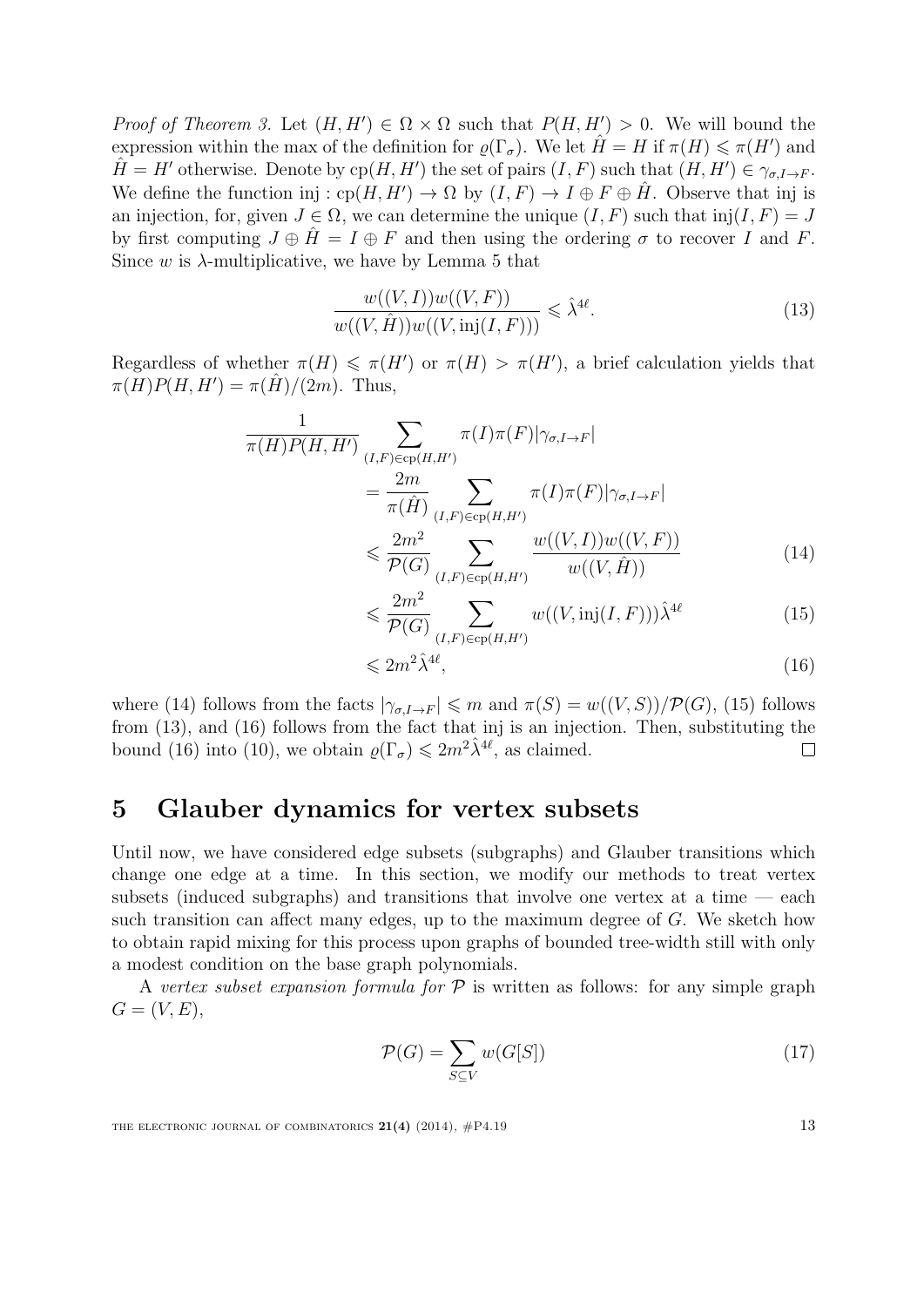for some graph function w, where  $G[S]$  denotes the subgraph of G induced by S. If the function w is non-negative, we refer to [\(17\)](#page-12-5) as a vertex subset weighting for  $\mathcal P$  and to w as its weight function. Again, for our results to hold, aside from some other constraints, we need the weight function to be positive on all induced subgraphs.

From the formulation in [\(17\)](#page-12-5), we define the *single site flip chain*  $\mathcal{M}'$  on a given graph  $G = (V, E)$  as follows. We start with an arbitrary subset  $X_0 \subseteq V$  and repeatedly generate  $X_{t+1}$  from  $X_t$  by running the following experiment.

- 1. Pick a vertex  $v \in V$  uniformly at random and let  $S = X_t \oplus \{v\}$ .
- 2. Set  $X_{t+1} = S$  with probability  $\frac{1}{2} \min\{1, w(G[S])/w(G[X_t])\}$  and with the remaining probability set  $X_{t+1} = X_t$ .

We denote the state space of M' by  $\Omega'$  (i.e.  $\Omega' = 2^V$ ) and its transition probability matrix by  $P'$ . It can be shown that  $\mathcal{M}'$  is a reversible Markov chain that has a unique stationary distribution  $\pi'$  satisfying  $\pi'(S) \propto w(G[S])$ . Hence, we may use M' as a Markov chain in MCMC sampling for the following problem.

PWV $(\mathcal{P})$ :  $\mathcal{P}$ -weighted Vertex Subsets

Input: a graph  $G = (V, E)$ .

Output: a subset  $S \subseteq V$  with probability  $w(G[S]) / \mathcal{P}(G)$ .

We now describe the condition required of the weight function w in  $(17)$ . For fixed  $\lambda > 0$ , we say that the weight function w is vertex  $\lambda$ -multiplicative, if for any  $G = (V, E)$ and K a vertex cut that separates sets  $V_1$  and  $V_2$  with respect to G, we have

$$
\hat{\lambda}^{-|K|} \leqslant \frac{w(G[V_1])w(G[V_2 \cup K])}{w(G)} \leqslant \hat{\lambda}^{|K|}.\tag{18}
$$

Note that, if w is vertex  $\lambda$ -multiplicative, then it follows that w is multiplicative with respect to disjoint union by taking  $K = \emptyset$ ; furthermore, taking  $V_2 = \emptyset$  gives that the addition of a few vertices does not change w wildly.

The main result of this section is the following.

<span id="page-13-0"></span>**Theorem 6.** Let  $G = (V, E)$  where  $|V| = n$ . If w is vertex  $\lambda$ -multiplicative for some  $\lambda > 0$ , then the mixing time of M' on G satisfies

$$
\tau(\varepsilon) = O\left(n^{2+4(\text{tw}(G)+1)|\log \lambda|} \left(\max_{S \subseteq V} \left\{\log \frac{\mathcal{P}(G)}{w(G[S])}\right\} + \log \frac{1}{\varepsilon}\right)\right).
$$

#### 5.1 A sketch of the proof

As before, we do not treat tree-width directly, but instead work with a different width parameter. For any graph  $G = (V, E)$ , an ordering  $(v_1, \ldots, v_n)$  of V has vertex-separation at most  $\ell$ , if, for each  $i \in \{2, \ldots, n\}$ , there are at most  $\ell$  vertices in  $\{v_1, \ldots, v_{i-1}\}\$  that are adjacent to a vertex in  $\{v_i, \ldots, v_n\}$ . The vertex-separation  $\text{vs}(G)$  of  $G = (V, E)$  is the smallest integer  $\ell$  such that there is an ordering of V with vertex-separation at most  $\ell$ .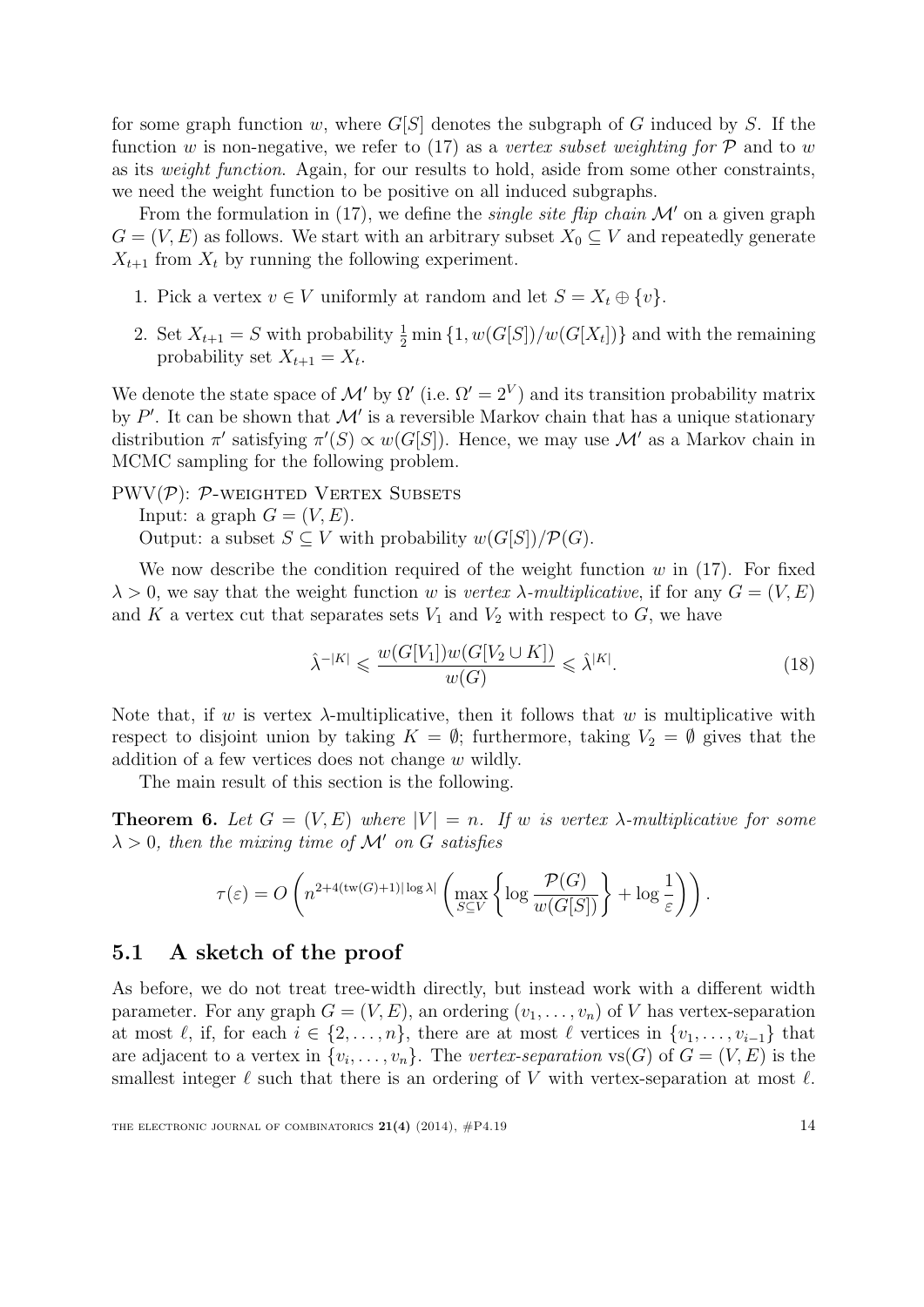It was shown by Kinnersley [\[45\]](#page-23-15) that the vertex-separation of G satisfies  $\text{vs}(G) = \text{pw}(G)$ , and so the inequalities in [\(9\)](#page-10-2) remain relevant.

To bound the mixing time of  $\mathcal{M}'$ , we again follow a canonical paths argument. Given  $G = (V, E)$ , let  $\sigma = (v_1, \ldots, v_n)$  be an ordering of V. Given  $I, F \in \Omega'$ , let  $I \oplus F$  denote the symmetric difference of I and F, let  $\sigma[I \oplus F] := (v_{i_1}, \ldots, v_{i_k})$  denote the restriction of  $\sigma$  to  $I \oplus F$  (that is,  $\{v_{i_1}, \ldots, v_{i_k}\} = I \oplus F$  and  $i_1 < \cdots < i_k$ ), and let  $\gamma_{\sigma, I \to F}$  denote the canonical path from  $I$  to  $F$ , defined as

$$
\gamma_{\sigma,I\to F}:=(H_0,\ldots,H_k),
$$

where  $H_0 = I$ ,  $H_j = H_{j-1} \oplus \{v_{i_j}\}\$  for all  $j \in \{1, ..., k\}$  (and hence  $H_k = F$ ). Let  $\Gamma_{\sigma} = {\gamma_{\sigma, I \to F} | I, F \in \Omega}.$  Using inequality [\(11\)](#page-10-1), our bound on the mixing time again follows from a bound on the *congestion*  $\rho(\Gamma_{\sigma})$ , which is defined analogously to [\(10\)](#page-10-4).

<span id="page-14-0"></span>**Theorem 7.** Suppose  $G = (V, E)$  has vertex-separation  $\ell$ . Let  $\sigma = (v_1, \ldots, v_n)$  be an ordering of V with vertex-separation at most  $\ell$ . If, for some  $\lambda > 0$ , w is vertex  $\lambda$ multiplicative, then  $\rho(\Gamma_{\sigma}) \leqslant 2n^2 \hat{\lambda}^{4\ell}$ .

Theorem [7](#page-14-0) immediately implies a good mixing time bound for the Markov chain  $\mathcal{M}'$  and hence Theorem [6](#page-13-0) also.

<span id="page-14-1"></span>Corollary 8. Let  $G = (V, E)$  where  $|V| = n$ . If w is vertex  $\lambda$ -multiplicative for some  $\lambda > 0$ , then the mixing time of M' on G satisfies

$$
\tau(\varepsilon) = O\left(n^2 \hat{\lambda}^{4 \text{ vs }(G)} \left(\max_{S \subseteq V} \left\{\log \frac{\mathcal{P}(G)}{w(G[S])}\right\} + \log \frac{1}{\varepsilon}\right)\right).
$$

Proof. Substitute the congestion bound of [\(11\)](#page-10-1) into Theorem [7.](#page-14-0)

*Proof of Theorem [6.](#page-13-0)* Substitute the upper bound on  $\text{vs}(G) = \text{pw}(G)$  of [\(9\)](#page-10-2) into Corollary [8.](#page-14-1)  $\Box$ 

We omit the proof of Theorem [7](#page-14-0) as it is similar to that of Theorem [3,](#page-10-0) but give the details for the analogue of Lemma [5.](#page-11-1)

**Lemma 9.** Suppose  $G = (V, E)$  has vertex-separation  $\ell$  and let  $\sigma = (v_1, \ldots, v_n)$  be an ordering of V with vertex-separation at most  $\ell$ . Suppose  $I, F \in \Omega'$  and  $H$  is on  $\gamma_{\sigma, I \to F}$ . If w is vertex  $\lambda$ -multiplicative for some  $\lambda > 0$ , then

<span id="page-14-2"></span>
$$
\frac{w(G[I])w(G[F])}{w(G[H])w(G[C])} \leq \hat{\lambda}^{4\ell},
$$

where  $C = I \oplus F \oplus H$ .

*Proof.* Since H is on  $\gamma_{\sigma, I \to F}$ , we may assume that  $H = H_j$  for some  $j \in \{0, \ldots, k\}$ . Let  $Q = \{v_1, \ldots, v_{i_j}\},\$ and  $Q = V \setminus Q$ . Then

$$
H = (F \cap Q) \cup (I \cap \overline{Q}) \quad \text{and} \quad C = (I \cap Q) \cup (F \cap \overline{Q}). \tag{19}
$$

THE ELECTRONIC JOURNAL OF COMBINATORICS  $21(4)$  (2014),  $\#P4.19$  15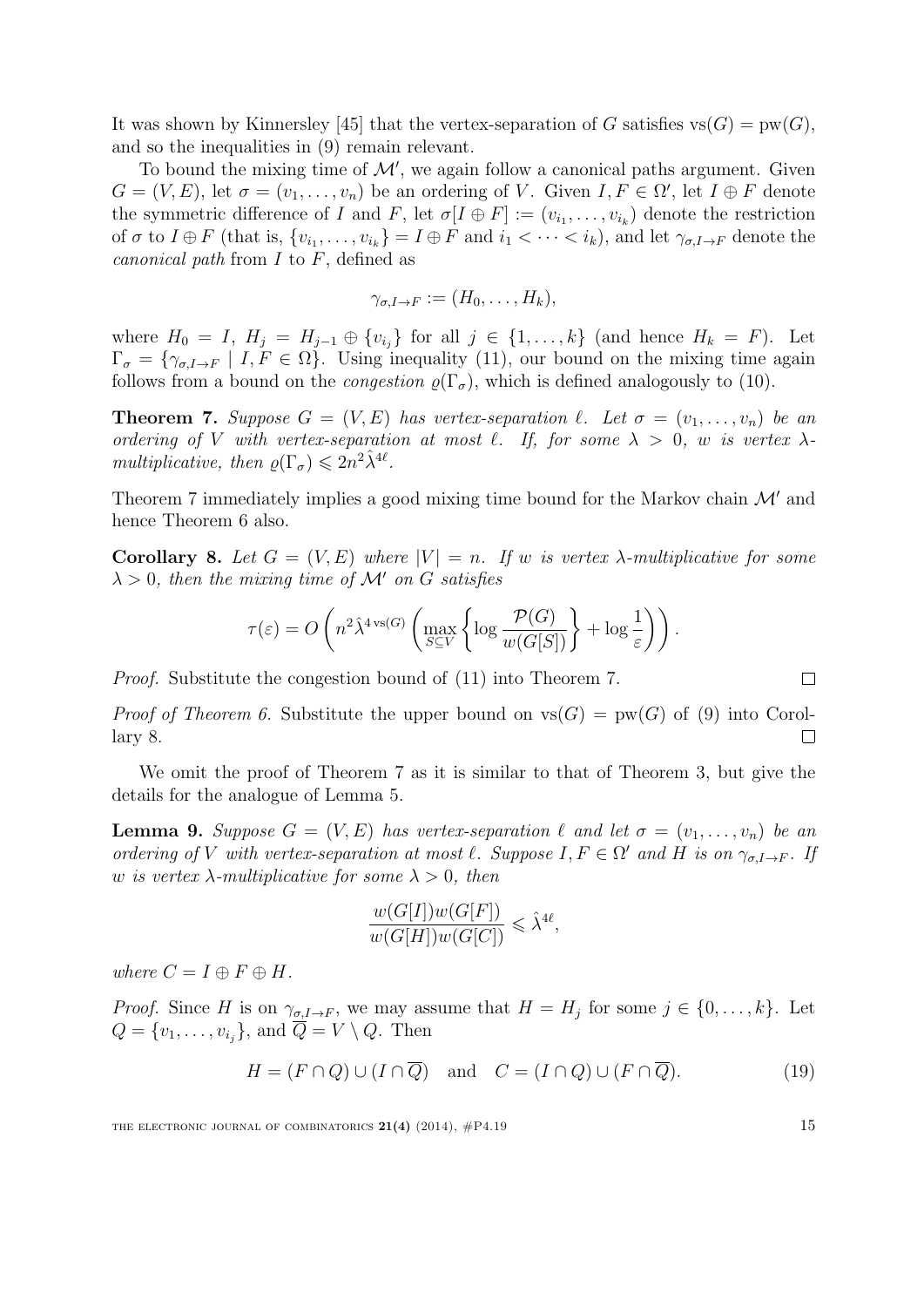We can partition V into three sets as follows. Let  $V_1$  denote the set of vertices  $\overline{Q}$ ; let  $V_2$ denote the subset of  $Q$  containing vertices adjacent only to other vertices of  $Q$ ; and let  $K$ denote the set of remaining vertices, that is, the set of vertices of Q incident to vertices of  $V_1$ . Note that  $|K|$  is at most the vertex-separation  $\ell$ .

Clearly, K is a vertex cut separating  $V_1$  and  $V_2$  with respect to G and also with respect to the graphs  $G[I], G[F], G[H], G[C]$ . Therefore, by the fact that w is vertex  $\lambda$ -multiplicative, and noting that  $V_2 \cup K = Q$ ,

$$
\hat{\lambda}^{-\ell} \leqslant \frac{w(G[Q \cap J])w(G[\overline{Q} \cap J])}{w(G[J])} \leqslant \hat{\lambda}^{\ell} \quad \text{for } J \in \{I, F, H, C\}.
$$

By [\(19\)](#page-14-2), it follows that  $H \cap Q = F \cap Q$ ,  $H \cap \overline{Q} = I \cap \overline{Q}$ ,  $C \cap Q = I \cap Q$  and  $C \cap \overline{Q} = F \cap \overline{Q}$ . Now, letting  $r = w(G[Q \cap I])w(G[\overline{Q} \cap I])w(G[Q \cap F])w(G[\overline{Q} \cap F])$ , we obtain that

$$
\frac{w(G[I])w(G[F])}{r} \leq \hat{\lambda}^{2\ell} \quad \text{and} \quad \frac{r}{w(G[H])w(G[C])} \leq \hat{\lambda}^{2\ell},
$$

whereby the lemma easily follows.

#### 5.2 An example of a vertex subset chain

Recalling the bivariate interlace polynomial  $q(G; x, y)$  in [\(5\)](#page-4-1), which, for fixed  $x, y > 1$ , is given by the vertex subset weighting

$$
w(G[S]) := (x-1)^{\mathrm{rk}_2(S)}(y-1)^{|S|-\mathrm{rk}_2(S)}.
$$

With arguments very similar to those given in Subsection [2.2,](#page-6-0) it is not difficult to verify that this weight function is vertex  $\lambda$ -multiplicative, as follows. For any graph  $G = (V, E)$ and any vertex cut K that separates sets  $V_1$  and  $V_2$ , consider the graph G' consisting of the disjoint union of  $G[V_1]$  and  $G[V_2 \cup K]$ . We note that the adjacency matrix of G may be formed from the adjacency matrix of G' by altering at most |K| rows and  $|K|$ columns, changing the rank rk<sub>2</sub> of the adjacency matrix by up to  $2|K|$ . Thus, w is vertex λ-multiplicative by taking  $\lambda := (x-1)^2/(y-1)^2$ . So, by Theorem [6,](#page-13-0) it follows that a natural Markov chain derived from the bivariate interlace polynomial — a chain which has not been studied extensively, as far as we are aware — mixes rapidly on tree-widthbounded graphs.

Corollary 10. Let  $G = (V, E)$  where  $|V| = n$ . If  $x, y > 1$  are fixed, then for the single site flip chain on G associated with the weighting w of  $q(G; x, y)$  given by [\(5\)](#page-4-1), the mixing time satisfies

$$
\tau(\varepsilon) = O\left(n^{2+8(\text{tw}(G)+1)|\log((x-1)/(y-1))|}\left(n+\log\frac{1}{\varepsilon}\right)\right).
$$

We believe that it would be of wider interest to study further properties of this single site flip chain on general graphs, in particular to compare it with known results on the random cluster, Potts and Ising models.

THE ELECTRONIC JOURNAL OF COMBINATORICS  $21(4)$  (2014),  $\#P4.19$  16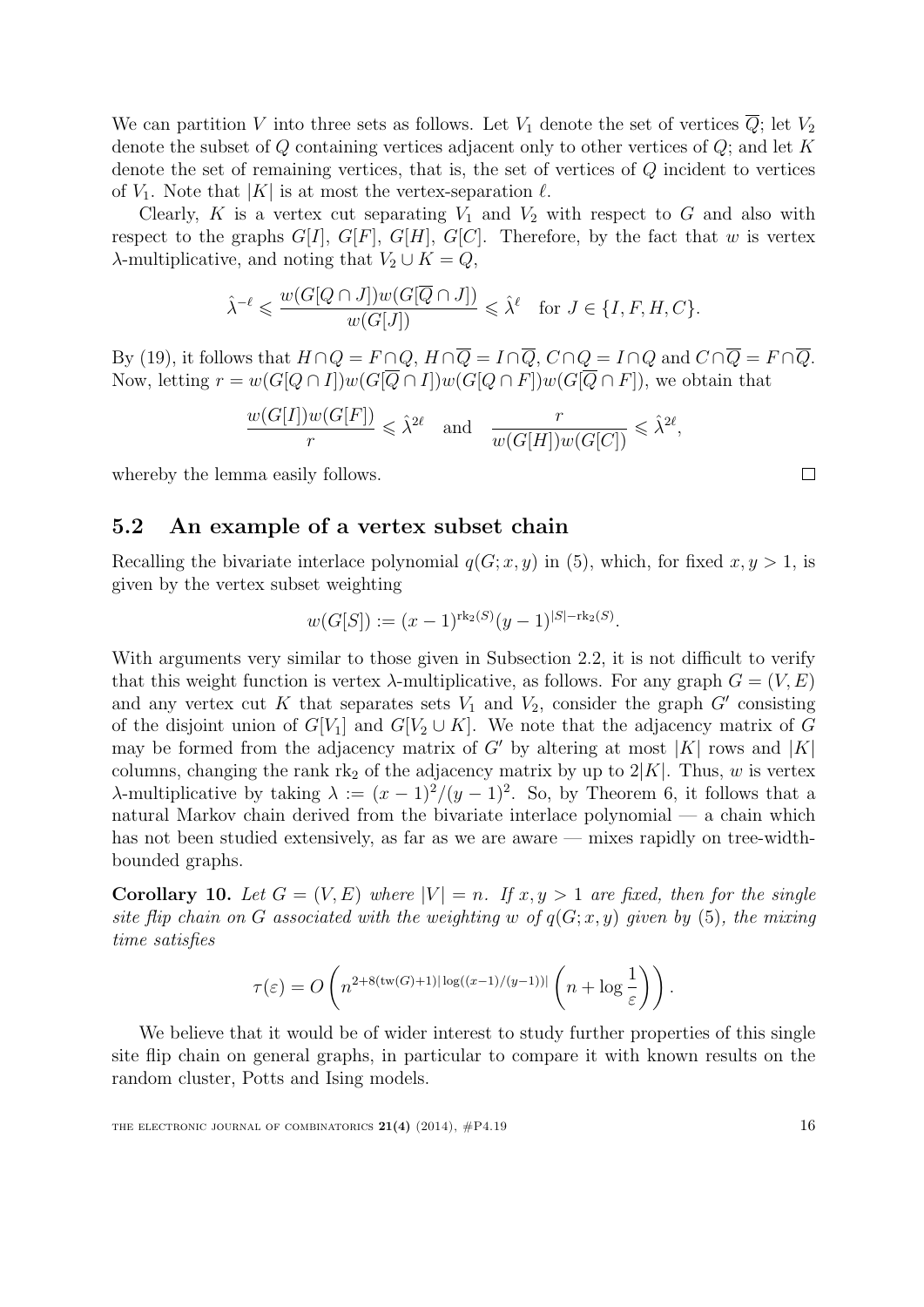# <span id="page-16-0"></span>6 Subset Glauber dynamics for hypergraphs

In this section, we outline an extension of our results to hypergraphs. Recall that a hyper*graph H* is a pair  $(V, E)$  where V is the vertex set and E is a hyperedge set that consists of (arbitrary) vertex subsets. We let  $\eta(H)$  denote the maximum size of a hyperedge in H. To each hypergraph  $H = (V, E)$ , we associate a graph  $G_p(H)$  called the *primal graph* or Gaifman graph defined by  $V(G_p(H)) = V$  and  $E(G_p(H)) = \{ \{u, v\} \subseteq V \mid \{u, v\} \subseteq$ e for some  $e \in E$ .

We remark at the outset of this section that the generalisation to hypergraphs we give here could be seen as routine. We do not include any details of the proof. Nonetheless, we include the necessary elements for the statement of the hypergraph version of Theorem [1,](#page-8-0) even if these are straightforward generalisations of the graph versions. We also provide some justification for the hypergraph analogue of [\(9\)](#page-10-2). It is important to observe that the running time of the hypergraph Markov chain includes an adjustment to take into account the maximum hyperedge size  $\eta(H)$ .

For a hypergraph polynomial  $P$ , a hyperedge subset expansion formula is written as follows: for any hypergraph  $H = (V, E)$ ,

<span id="page-16-1"></span>
$$
\mathcal{P}(H) = \sum_{S \subseteq E} w((V, S)) \tag{20}
$$

for some graph function w, where  $(V, S)$  denotes the hypergraph with vertex set V and hyperedge set S. Notice that if every hyperedge has order two, then this formula is the same as in [\(1\)](#page-1-1). If the function w is non-negative, that is,  $w(H) \geq 0$  for all hypergraphs H, we refer to [\(20\)](#page-16-1) as a hyperedge subset weighting for  $P$  and to w as its weight function. For our purposes, we require the weight function to be positive.

For any hypergraph  $H = (V, E)$ , an ordering  $(e_1, \ldots, e_m)$  of E has linear-width at most  $\ell$ , if, for each  $i \in \{2, \ldots, m\}$ , there are at most  $\ell$  vertices that are contained in both a hyperedge in  $\{e_1, \ldots, e_{i-1}\}\$  and a hyperedge in  $\{e_i, \ldots, e_m\}$ . The *linear-width* lw(*H*) of  $H = (V, E)$  is the smallest integer  $\ell$  such that there is an ordering of E with linear-width at most  $\ell$ .

The tree-width tw(H) and path-width  $pw(H)$  of a given a hypergraph H are defined similarly to the tree- and path-width of graphs, cf. Hliněn $\acute{\gamma}$  et al. [\[35\]](#page-23-10). Since all the vertices in a clique appear in the same bag of any tree decomposition, it follows that  $tw(H)$  is equal to the tree-width  $tw(G_p(H))$  of the primal graph associated with H and, similarly,  $pw(H) = pw(G_p(H))$ . Noting that, just as for graphs,  $lw(H) \leqslant pw(H)$ , we obtain

<span id="page-16-2"></span>
$$
\text{lw}(H) \leqslant \text{pw}(H) \leqslant (\text{tw}(H) + 1)(\lfloor \log_2 n \rfloor + 1) + 1. \tag{21}
$$

For a hypergraph  $H = (V, E)$ , a vertex cut K is said to separate sets  $V_1$  and  $V_2$  if  $(V_1, K, V_2)$  is a partition of V and there is no hyperedge of E that contains both a vertex of  $V_1$  and a vertex of  $V_2$ . A partition  $(E_1, E_2)$  of E is appropriate (for K) if  $E_1$  has no hyperedge containing a vertex in  $V_2$  and  $E_2$  has no hyperedge containing a vertex in  $V_1$ .

For fixed  $\lambda > 0$ , we say that the weight function w is  $\lambda$ -multiplicative, if for any  $H = (V, E)$ , any vertex cut K that separates sets  $V_1$  and  $V_2$ , and any appropriate partition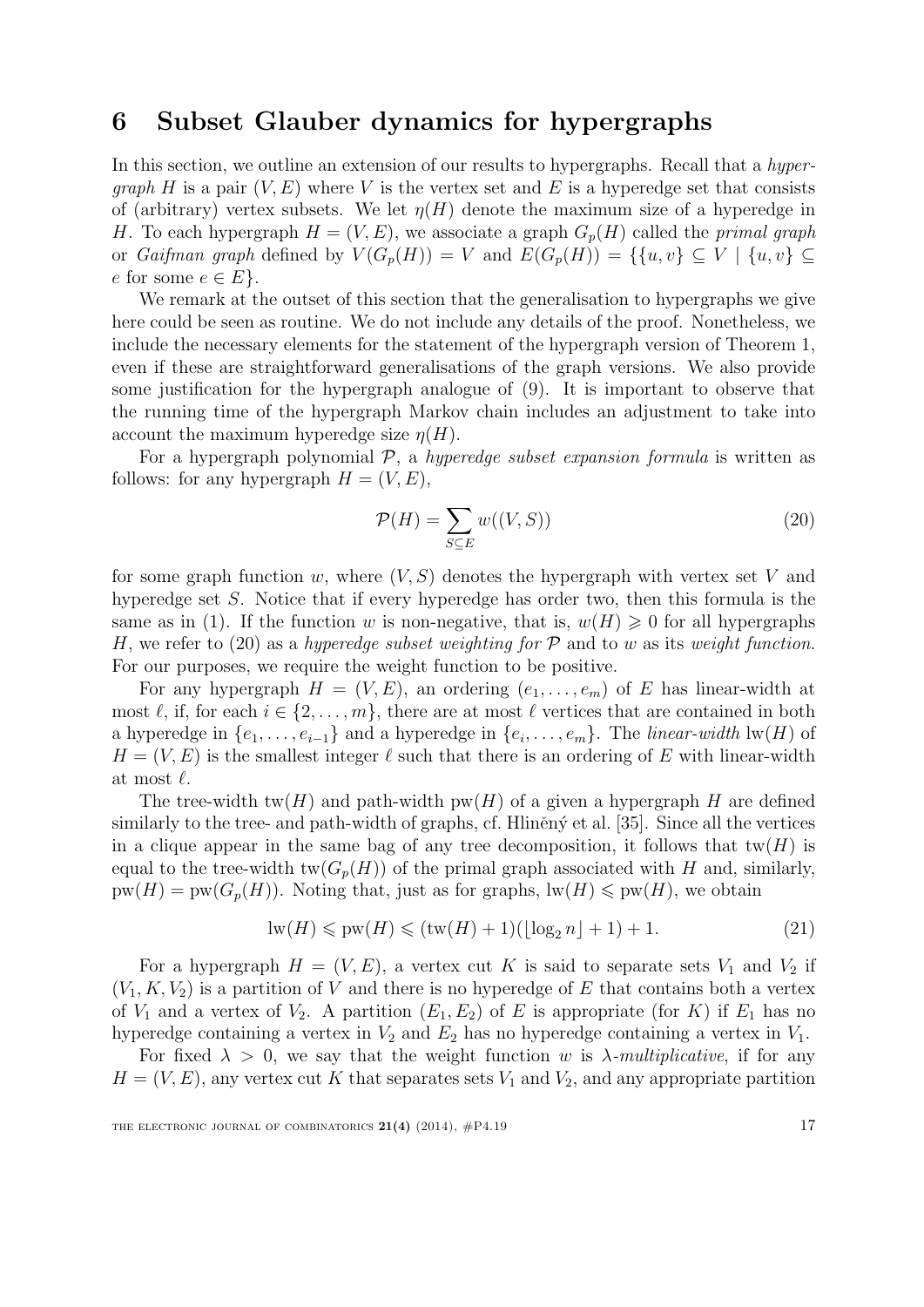$(E_1, E_2)$ , we have

$$
\hat{\lambda}^{-|K|} \leqslant \frac{w((V_1 \cup K, E_1))w((V_2 \cup K, E_2))}{w(H)} \leqslant \hat{\lambda}^{|K|}.
$$

From the formulation in [\(20\)](#page-16-1), the *single bond flip chain*  $M$  on a given hypergraph  $H = (V, E)$  is defined as follows. We start with an arbitrary subset  $X_0 \subseteq E$  and repeatedly generate  $X_{t+1}$  from  $X_t$  by running the following experiment.

- 1. Pick a hyperedge  $e \in E$  uniformly at random and let  $S = X_t \oplus \{e\}.$
- 2. Set  $X_{t+1} = S$  with probability  $\frac{1}{2} \min\{1, w((V, S)) / w((V, X_t))\}$  and with the remaining probability set  $X_{t+1} = X_t$ .

We denote the state space of M by  $\Omega$  (i.e.  $\Omega = 2^E$ ) and its transition probability matrix by P. It can be shown that  $\mathcal M$  is a reversible Markov chain that has a unique stationary distribution  $\pi$  satisfying  $\pi(S) \propto w((V, S))$ .

We have obtained the following hypergraph generalisation of Theorem [1.](#page-8-0)

<span id="page-17-1"></span>**Theorem 11.** Let  $H = (V, E)$  be a hypergraph with  $|V| = n$ . If w is  $\lambda$ -multiplicative for some  $\lambda > 0$ , then the mixing time of M on H satisfies

$$
\tau(\varepsilon) = O\left(n^{2\eta(H) + 4(\text{tw}(H) + 1)|\log \lambda|} \left(\max_{S \subseteq E} \left\{\log \frac{\mathcal{P}(H)}{w(S)}\right\} + \log \frac{1}{\varepsilon}\right)\right).
$$

The proof of this theorem closely follows the pattern set in the case of edge subset Glauber dynamics for graphs. We follow a canonical paths argument that uses an edge ordering by linear-width, to obtain a mixing time bound in terms of linear-width, imme-diately combined with [\(21\)](#page-16-2) and the fact that  $|E| = O(n^{\eta(H)})$  to obtain Theorem [11.](#page-17-1) For brevity, we omit the full details; however a rereading of Section [4](#page-9-0) with the hypergraph definitions in mind will confirm that the same proof is valid.

# <span id="page-17-0"></span>7 Subset Glauber dynamics for matroids

In this section, we outline how to apply our methodology to the Tutte polynomial for matroids. We do not attempt to give the fullest framework for matroids, though it could be distilled from the proof sketches below. A significant difference in treating matroids compared to graphs or hypergraphs is that they are not defined with vertices. Since there are then no direct analogues of a vertex cut, this affects the choice of width parameter and the potential definition for matroidal λ-multiplicativity. Fortunately, there is an existing, well-studied notion of connectivity in matroids, which leads to a notion of matroidal path-width, which we have found useful here.

Recall that a matroid M is a pair  $(E, \mathcal{I})$ , where E is a ground set of edges and  $\mathcal{I}$ is a collection of subsets of E (referred to as the independent sets of  $M$ ) satisfying the following properties: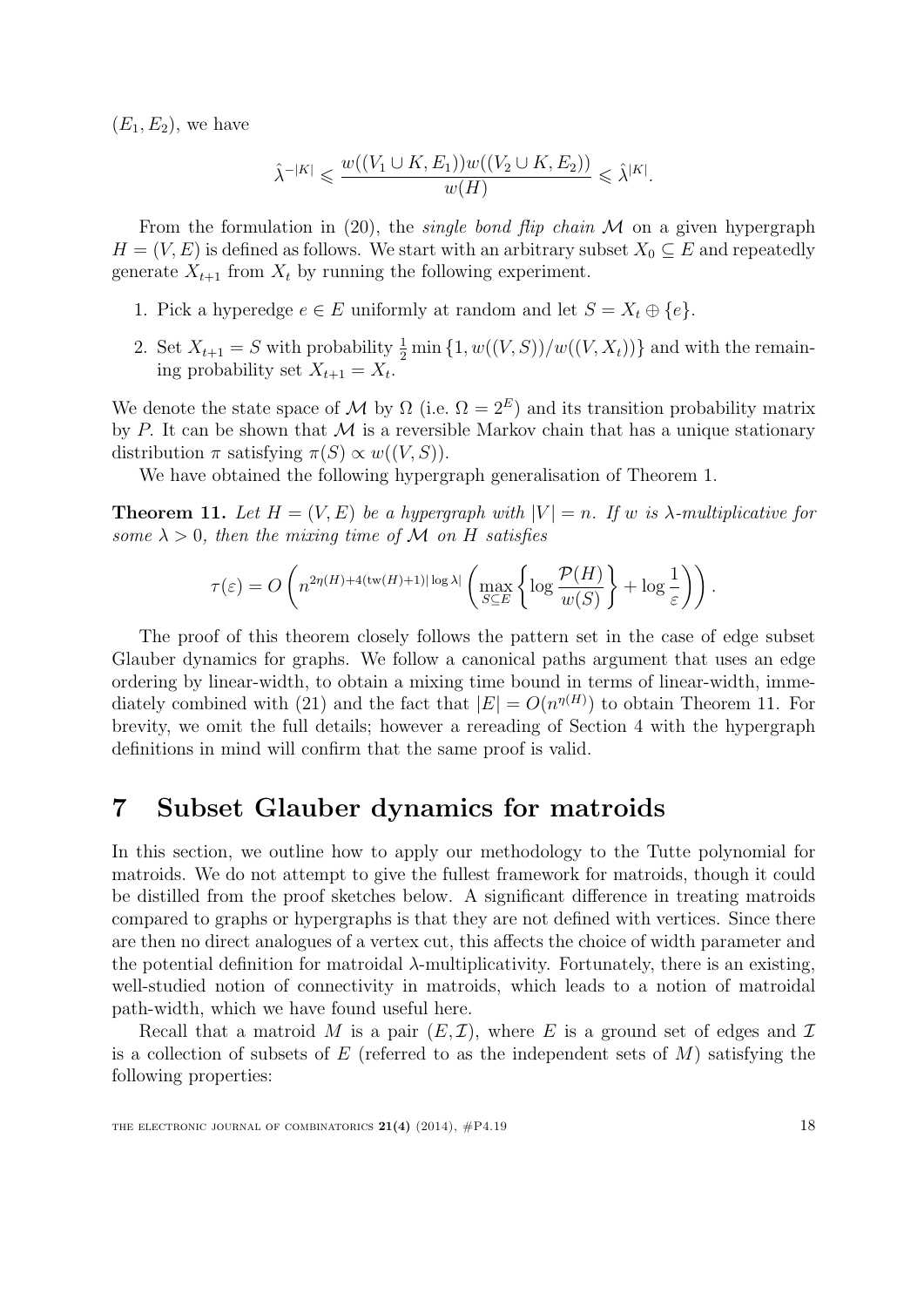- $\bullet \ \emptyset \in \mathcal{I};$
- for any  $A' \subseteq A \subseteq E$ , we have  $A \in \mathcal{I} \implies A' \in \mathcal{I}$ ; and
- for any  $A \subseteq E$ , all maximal members of  $\mathcal I$  contained in A have the same cardinality.

For any  $A \subseteq E$ , the *rank*  $r(A)$  of A is the cardinality of a maximal member of  $\mathcal I$  contained in A, and the *connectivity*  $\lambda(A)$  of A is equal to  $r(A) + r(E \setminus A) - r(E)$ . Both r and  $\lambda$ are non-negative, submodular functions. For further reading on matroid theory, consult a standard reference, by e.g. Oxley [\[53\]](#page-24-15) or Welsh [\[62\]](#page-24-11).

The Tutte polynomial naturally extends from graphs to matroids as follows: for any matroid  $M = (E, \mathcal{I})$  and parameters  $x, y$ , it is defined by

<span id="page-18-0"></span>
$$
T(M; x, y) := \sum_{S \subseteq E} (x - 1)^{r(E) - r(S)} (y - 1)^{|S| - r(S)}.
$$
\n(22)

For our purposes, we shall assume  $x, y > 1$ . Note that if M is a graphic matroid and hence M is the cycle matroid  $M(G)$  for some graph G, then the expressions in [\(4\)](#page-3-2) and [\(22\)](#page-18-0) are equal.

For any matroid  $M = (E, \mathcal{I})$ , an ordering  $(e_1, \ldots, e_m)$  of E has path-width at most  $\ell$ , if, for each  $i \in \{2,\ldots,m\}, \ \lambda(\{e_1,\ldots,e_{i-1}\}) \leq \ell$ . The path-width pw(M) of  $M = (E, \mathcal{I})$ is the smallest integer  $\ell$  such that there is an ordering of E with path-width at most  $\ell$ . For more on this width parameter, consult Kashyap [\[44\]](#page-23-16).

The path-width of a matroid provides an upper bound on a more closely-studied matroidal width parameter, branch-width. For any matroid  $M = (E, \mathcal{I})$ , a branchdecomposition of M is a cubic tree T with exactly  $|E|$  leaves, labelled in one-to-one correspondence with the elements of  $E$ ; such a branch-decomposition has width at most  $\ell$ , if, for any  $e \in T$ , letting  $X_e$  denote a subset of E corresponding to the set of labels contained in one of the two components of  $T \setminus e$ , then  $\lambda(X_e) \leq \ell$ . The branch-width bw(M) of  $M = (E, \mathcal{I})$  is the smallest integer  $\ell$  such that there is a branch-decomposition of M with width at most  $\ell$ . The branch-width of M can be used to upper bound the path-width of M in the following way.

# <span id="page-18-2"></span>**Proposition 12.** For any matroid  $M = (E, \mathcal{I})$ ,  $pw(M) \leqslant bw(M) \log_2 |E|$ .

*Proof.* Let  $M = (E, \mathcal{I})$  be a matroid. We would like to exhibit an ordering of E with path-width at most  $bw(M) \log_2 |E|$ . Let  $T = (V_T, E_T)$  be a branch-decomposition of M with width at most bw(M). For any vertex  $v \in V_T$ , let  $T_v$  be the subtree rooted at v and let  $E_v$  denote the subset of E corresponding to the set of labels contained in  $T_v$ . (Note that  $T_v$  has  $(|T_v| + 1)/2$  leaves and hence the same quantity of labels.) To obtain an edge ordering, we perform a stack-based depth-first search (DFS) of  $T$ , such that smaller subtrees are explored first. Let  $\sigma$  be the ordering of E induced by the order in which their corresponding leaves in  $T$  are explored by the DFS<sup>[3](#page-18-1)</sup>. We now show that

<span id="page-18-1"></span> ${}^{3}$ In other words, the DFS algorithm proceeds as follows. Put the root of T onto the stack. While the stack is non-empty, pop an element  $v$  off of the stack and, if  $v$  is a leaf of  $T$ , add the edge of  $E$ corresponding to v at the end of  $\sigma$ ; otherwise, first push the child of v with the bigger subtree onto the stack, then push the other child of v onto the stack.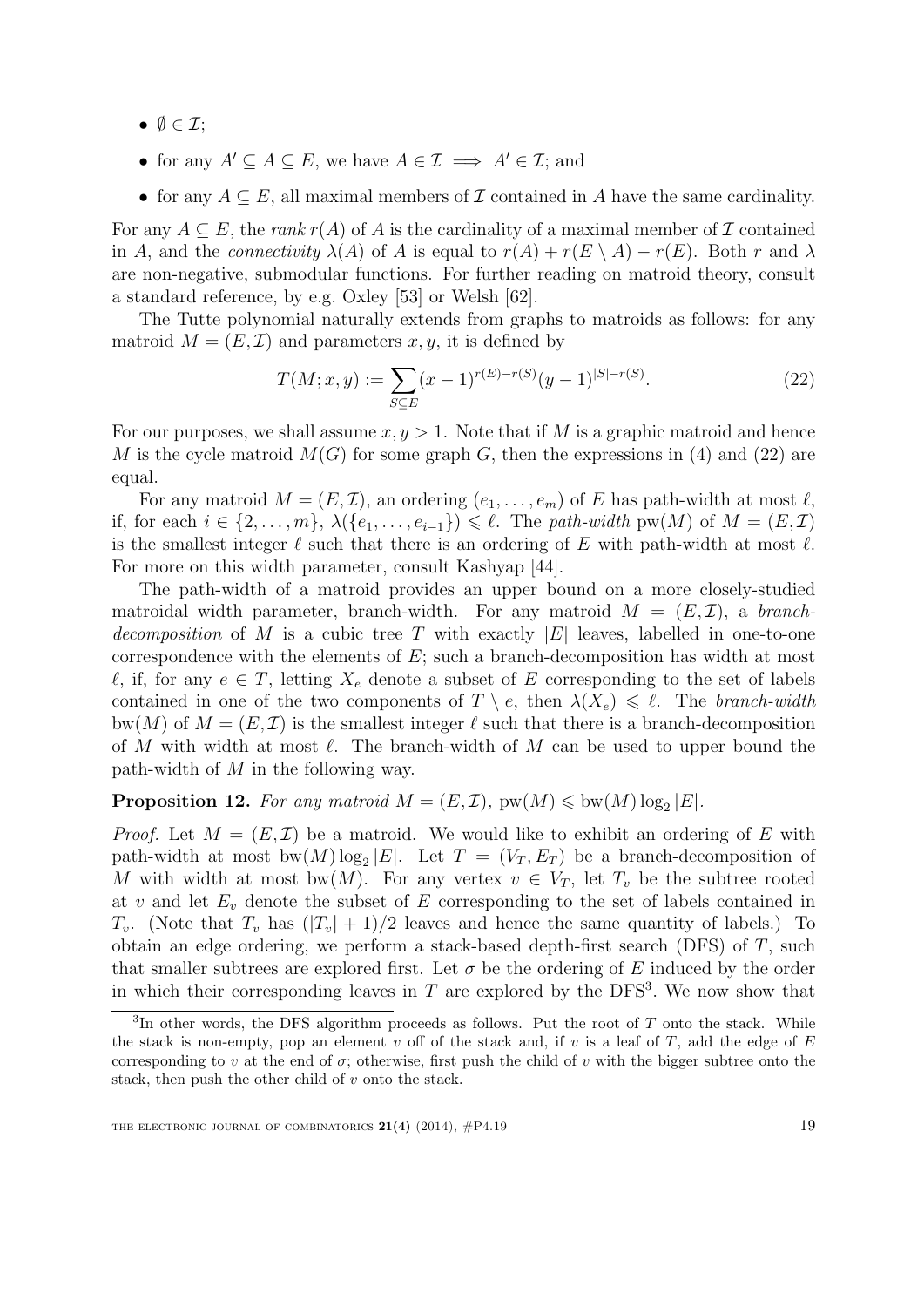$\sigma := (e_1, \ldots, e_m)$  has path-width at most bw $(M) \log_2 m$ . Let  $i \in \{1, \ldots, m\}$  and suppose that  $(v_1, \ldots, v_k)$  are the vertices of T (ordered from bottom to top) on the stack just after the leaf corresponding to  $e_i$  was explored. Note that the region of T unexplored by the DFS up to this point is precisely  $\bigcup_{j=1}^{k} T_{v_j}$ . The exploration order used by DFS (prioritising smaller subtrees) implies for  $j \in \{1, \ldots, k-1\}$  that  $|T_{v_{j+1}}| < |T_{v_j}|/2$  and hence  $|E_{v_{j+1}}| < |E_{v_j}|/2$ . Since there are m labels in T, we see that  $k \leq \log_2 m$ . It then follows, using submodularity of  $\lambda$  and the fact that the width of the branch-decomposition T is at most bw $(M)$ , that

$$
\lambda(\{e_1,\ldots,e_i\}) = \lambda\left(\bigcup_{j=1}^k E_{v_j}\right) \leqslant \sum_{j=1}^k \lambda(E_{v_j}) \leqslant k \text{ bw}(M) \leqslant \text{ bw}(M) \text{ log}_2 m,
$$

as required.

It is worth noting here that matroidal path-width corresponds more closely to graphic linear-width than graphic path-width. Although tree-width can be defined for matroids, it is not a straightforward extension; furthermore, the parameter has not gained as much traction in matroid theory as has branch-width, cf. Hliněný and Whittle [\[36\]](#page-23-17). On the other hand, Hliněný and Whittle showed that a matroid's tree-width is bounded if and only if its branch-width is bounded.

From the formulation in [\(22\)](#page-18-0), the *single bond flip chain*  $\mathcal{M}_{Tutte}$  for the Tutte polynomial on a given matroid  $M = (E, \mathcal{I})$  is defined as follows. For any  $A \subseteq E$ , let  $w_{Tutte}(A) :=$  $(x-1)^{r(E)-r(A)}(y-1)^{|A|-r(A)}$ ; in other words,  $w_{Tutte}$  is the weight function associated with  $T(M; x, y)$ . We start with an arbitrary subset  $X_0 \subseteq E$  and repeatedly generate  $X_{t+1}$  from  $X_t$  by running the following experiment.

- 1. Pick an element  $e \in E$  uniformly at random and let  $S = X_t \oplus \{e\}$ .
- 2. Set  $X_{t+1} = S$  with probability  $\frac{1}{2} \min\{1, w_{Tutte}(S)/w_{Tutte}(X_t)\}\)$  and with the remaining probability set  $X_{t+1} = X_t$ .

We denote the state space of  $\mathcal{M}_{Tutte}$  by  $\Omega_{Tutte}$  (i.e.  $\Omega_{Tutte} = 2^E$ ) and its transition probability matrix by  $P_{Tutte}$ . It can be shown that  $\mathcal{M}_{Tutte}$  is a reversible Markov chain that has a unique stationary distribution  $\pi_{Tutte}$  satisfying  $\pi_{Tutte}(S) \propto w_{Tutte}(S)$ .

For any matroid  $M = (E, \mathcal{I})$ , note that  $pw(M) \leq \ell$  gives an ordering  $(e_1, \ldots, e_m)$  of E such that, for each  $i \in \{2, \ldots, m\}$ ,

$$
0 \leq r({e_1, ..., e_{i-1}}) + r({e_i, ..., e_m}) - r(E) \leq \ell,
$$

and so, letting  $c(x, y) = \max\{(x - 1)(y - 1), ((x - 1)(y - 1))^{-1}\},$ 

$$
c(x,y)^{-\ell} \leq \frac{w_{Tutte}(\{e_1,\ldots,e_{i-1}\})w_{Tutte}(\{e_i,\ldots,e_m\})}{w_{Tutte}(E)} \leqslant c(x,y)^{\ell}.
$$

Combining the above inequalities with an adaptation of the canonical paths proof given in Section [4](#page-9-0) — using appropriate substitutions, such as  $pw(M)$  in the place of  $lw(G)$  and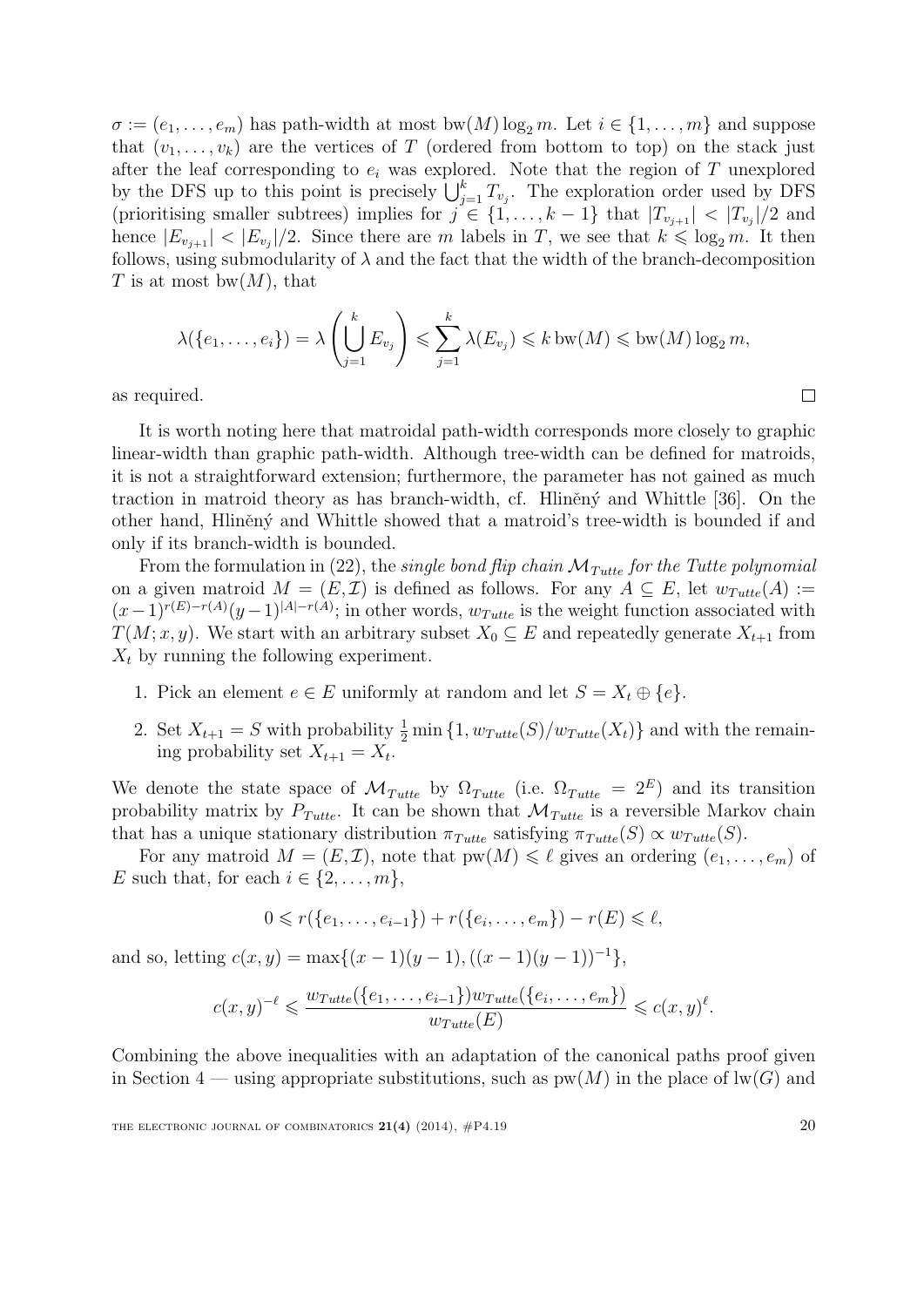Proposition [12](#page-18-2) in the place of [\(9\)](#page-10-2), together with the well-known fact that the connectivity function of a matroid is closed under the minor relation — we obtain the following matroidal analogue of Theorem [1.](#page-8-0) The full details of the proof are left to the reader.

<span id="page-20-0"></span>**Theorem 13.** Let  $M = (E, \mathcal{I})$  where  $|E| = m$ . The mixing time of  $\mathcal{M}_{Tutte}$  on M satisfies

$$
\tau(\varepsilon) = O\left(m^{2+4 \text{ bw}(G) \log c(x,y)} \left(\max_{S \subseteq E} \left\{\log \frac{T(M; x, y)}{w_{Tutte}(S)}\right\} + \log \frac{1}{\varepsilon}\right)\right).
$$

# 8 Conclusion

In this work, we have studied a general framework of graph polynomials and Markov chains defined via subset expansion formulae for these polynomials. We have demonstrated that the system mixes rapidly for graphs of bounded tree-width. On a graph  $G$  with  $n$  vertices, we have shown a mixing time of order  $n^{O(1)}e^{O(pw(G))} = n^{O(tw(G))}$ . Our results apply to many of the most prominent and well-known polynomials in the field. The mixing times of our processes have, respectively, exponential and super-exponential dependencies upon path-width and tree-width. It would be interesting to investigate if this could be improved, in particular, to achieve something akin to fixed-parameter tractability in terms of treewidth. We consider it unlikely that this could be accomplished using only the approaches from this paper.

For all of our results, we need that the weight function is strictly positive for all (induced) subgraphs. Many of the classical enumeration polynomials such as the matching, independence, clique and chromatic polynomials are captured by the general polynomials that we mention as examples throughout this work. However, these are 'hard-core  $models'$  — in which some (induced) subgraphs have a zero weighting — and hence are not included in our approach. Many of these are evaluations that fall at the boundary of the regions that we can handle. For example, the Tutte polynomial evaluated at the point (2, 1) counts the number of forests of the graph. We have shown rapid mixing at all fixed points  $(2, 1 + \delta)$ , for  $\delta > 0$ , with a mixing time that depends on  $\delta$ . It would be interesting to consider whether the chains associated with these boundary points mix rapidly for graphs of bounded tree-width.

After a presentation of these results in Zürich, Thore Husfeldt suggested that our approximation schemes may be of practical use for computing partition functions. The aforementioned dynamic programming algorithms for exact computation all require an explicit tree-width decomposition. Although a decomposition can theoretically be computed in linear time [\[10\]](#page-21-12), the existing decomposition-generation algorithms have running times hindered by large constants and thus are impractical. On the other hand, an explicit decomposition is not a prerequisite for rapid mixing in our framework, so an efficient randomised approximation may turn out to be more practical than an exact deterministic algorithm.

Lastly, we have demonstrated, with appropriate modifications, several extensions of our results to other settings. We have adapted our framework to include induced subgraphs, hypergraphs and matroids, all using an appropriate choice of width parameter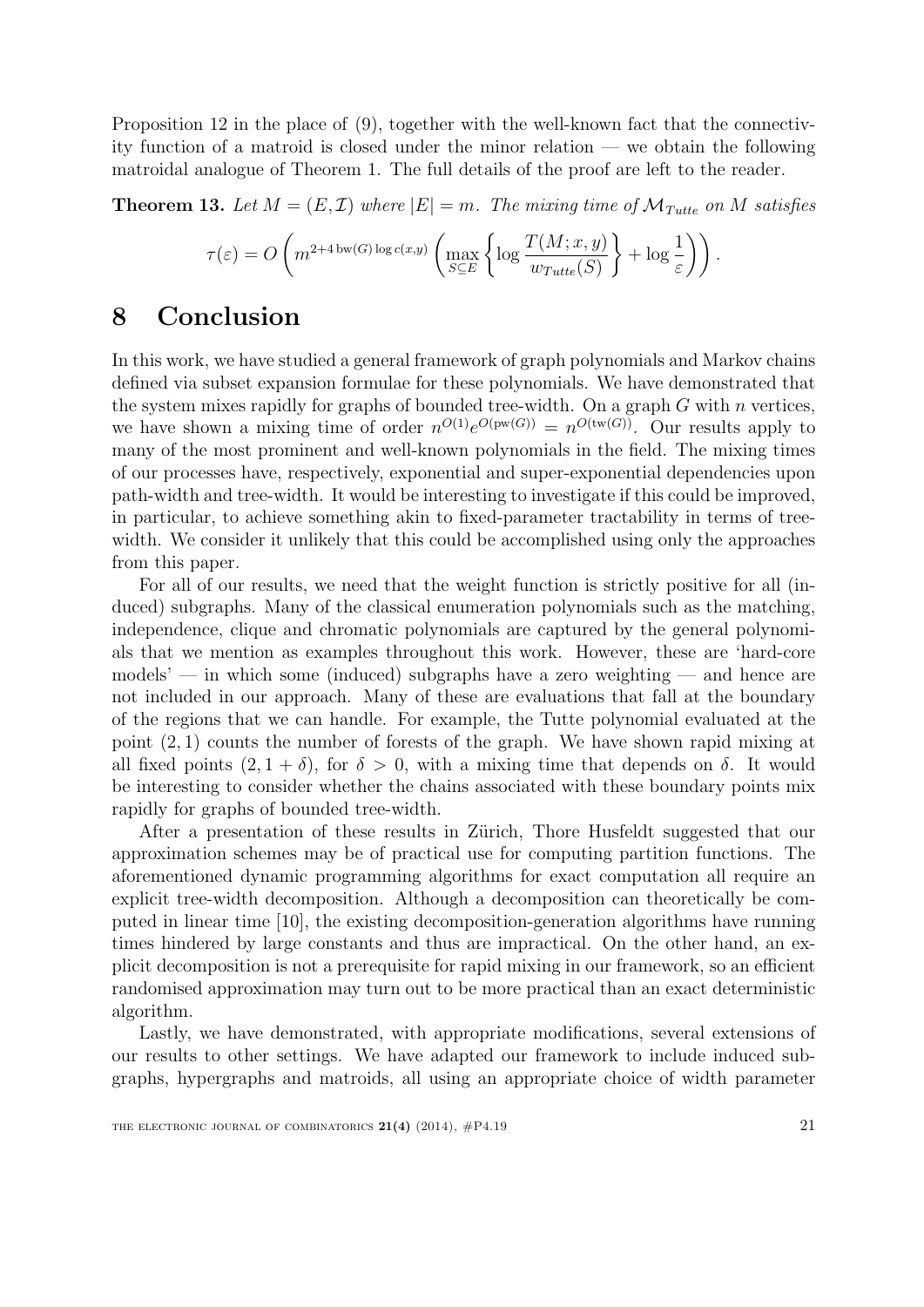and "λ-multiplicativity". These results are indicative; this aspect of our work has not been fully explored and we hope that further generalisations of Theorem [1](#page-8-0) are available.

### Acknowledgement

We are very grateful for the helpful referee comments.

# References

- <span id="page-21-7"></span>[1] Martin Aigner and Hein van der Holst. Interlace polynomials. Linear Algebra Appl., 377:11–30, 2004.
- <span id="page-21-1"></span>[2] Noga Alon, Alan M. Frieze, and Dominic J. A. Welsh. Polynomial time randomized approximation schemes for Tutte-Gröthendieck invariants: the dense case. Random Structures Algorithms, 6(4):459–478, 1995.
- <span id="page-21-4"></span>[3] Artur Andrzejak. An algorithm for the Tutte polynomials of graphs of bounded treewidth. Discrete Math., 190(1-3):39–54, 1998.
- <span id="page-21-6"></span>[4] Richard Arratia, Béla Bollobás, and Gregory B. Sorkin. A two-variable interlace polynomial. Combinatorica, 24(4):567–584, 2004.
- <span id="page-21-5"></span>[5] Noam Berger, Claire Kenyon, Elchanan Mossel, and Yuval Peres. Glauber dynamics on trees and hyperbolic graphs. Probab. Theory Related Fields, 131(3):311–340, 2005.
- <span id="page-21-0"></span>[6] George D. Birkhoff. A determinant formula for the number of ways of coloring a map. Ann. of Math. (2), 14(1-4):42-46, 1912/13.
- <span id="page-21-8"></span>[7] Markus Bläser and Christian Hoffmann. On the complexity of the interlace polynomial. In Susanne Albers and Pascal Weil, editors, 25th International Symposium on Theoretical Aspects of Computer Science (STACS 2008), volume 1 of Leibniz International Proceedings in Informatics (LIPIcs), pages 97–108, Dagstuhl, Germany, 2008. Schloss Dagstuhl–Leibniz-Zentrum fuer Informatik.
- <span id="page-21-9"></span>[8] Markus Bläser and Christian Hoffmann. Fast evaluation of interlace polynomials on graphs of bounded treewidth. Algorithmica, 61(1):3–35, 2011.
- <span id="page-21-11"></span>[9] Hans L. Bodlaender. Some classes of graphs with bounded treewidth. Bulletin of the EATCS, 36:116–125, 1988.
- <span id="page-21-12"></span>[10] Hans L. Bodlaender. A linear-time algorithm for finding tree-decompositions of small treewidth. SIAM J. Comput., 25(6):1305–1317, 1996.
- <span id="page-21-3"></span>[11] Hans L. Bodlaender. Treewidth: Characterizations, applications, and computations. In Fedor V. Fomin, editor, WG, volume 4271 of Lecture Notes in Computer Science, pages 1–14. Springer, 2006.
- <span id="page-21-2"></span>[12] Magnus Bordewich. Approximating the number of acyclic orientations for a class of sparse graphs. Combin. Probab. Comput., 13(1):1–16, 2004.
- <span id="page-21-10"></span>[13] Magnus Bordewich, Martin E. Dyer, and Marek Karpinski. Stopping times, metrics and approximate counting. In Michele Bugliesi, Bart Preneel, Vladimiro Sassone,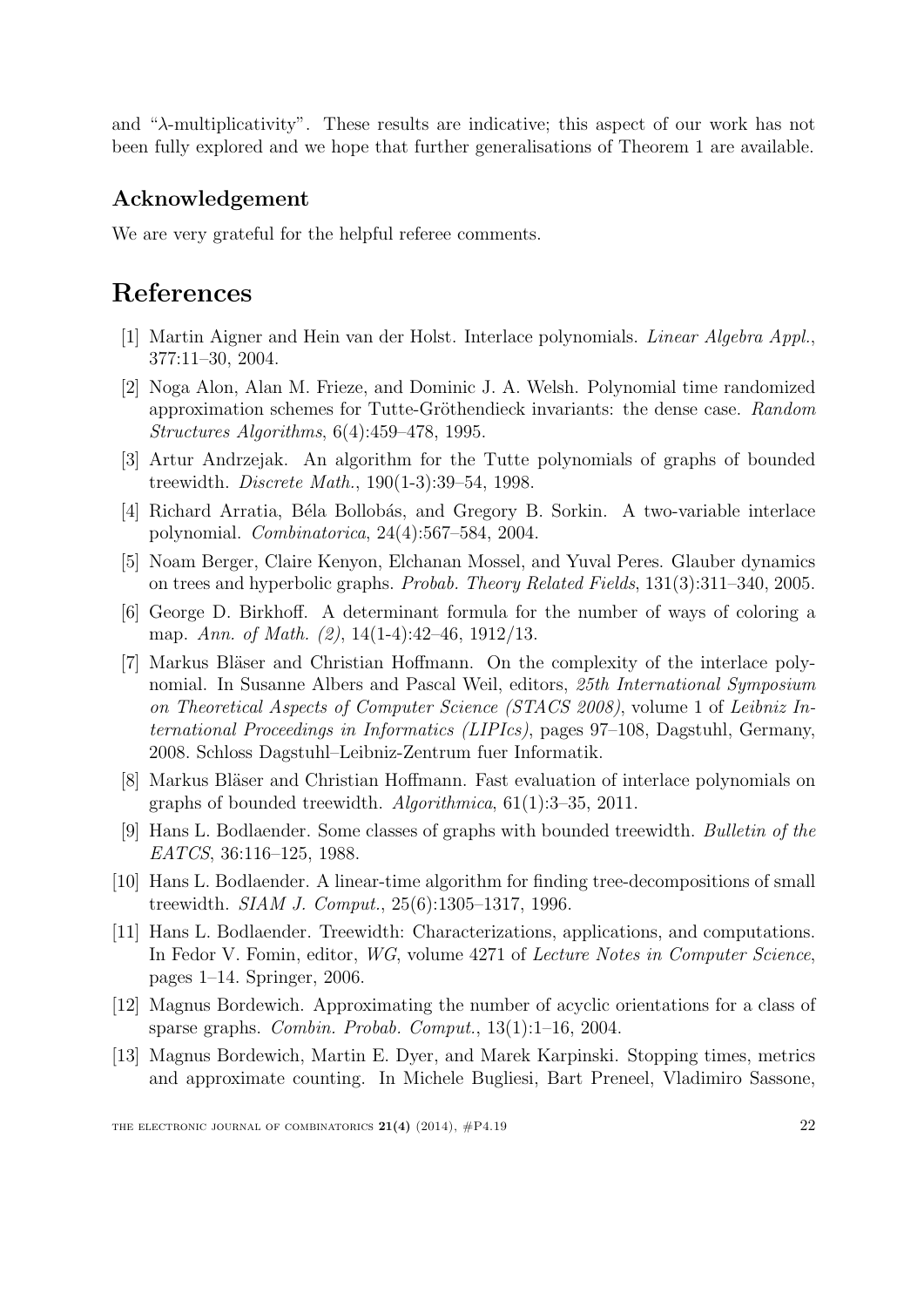and Ingo Wegener, editors, ICALP (1), volume 4051 of Lecture Notes in Computer Science, pages 108–119. Springer, 2006.

- <span id="page-22-9"></span>[14] Magnus Bordewich, Martin E. Dyer, and Marek Karpinski. Path coupling using stopping times and counting independent sets and colorings in hypergraphs. Random Structures Algorithms, 32(3):375–399, 2008.
- <span id="page-22-0"></span>[15] Magnus Bordewich and Ross J. Kang. Rapid mixing of subset glauber dynamics on graphs of bounded tree-width. In Luca Aceto, Monika Henzinger, and Jiri Sgall, editors, ICALP (1), volume 6755 of Lecture Notes in Computer Science, pages 533– 544. Springer, 2011.
- <span id="page-22-10"></span>[16] Russ Bubley. Randomized algorithms: approximation, generation, and counting. CPHC/BCS Distinguished Dissertations. Springer-Verlag London Ltd., London, 2001.
- <span id="page-22-12"></span>[17] Fan R. K. Chung and Paul D. Seymour. Graphs with small bandwidth and cutwidth. Discrete Math., 75(1-3):113–119, 1989. Graph theory and combinatorics (Cambridge, 1988).
- <span id="page-22-8"></span>[18] Bruno Courcelle. A multivariate interlace polynomial and its computation for graphs of bounded clique-width. Electron. J. Combin., 15(1):#69, 36 pp., 2008.
- <span id="page-22-6"></span>[19] Amir Dembo and Andrea Montanari. Ising models on locally tree-like graphs. Ann. Appl. Probab., 20(2):565–592, 2010.
- <span id="page-22-14"></span>[20] Persi Diaconis and Daniel Stroock. Geometric bounds for eigenvalues of Markov chains. Ann. Appl. Probab., 1(1):36–61, 1991.
- <span id="page-22-7"></span>[21] Jian Ding, Eyal Lubetzky, and Yuval Peres. Mixing time of critical Ising model on trees is polynomial in the height. Comm. Math. Phys., 295(1):161–207, 2010.
- <span id="page-22-11"></span>[22] Martin Dyer and Catherine Greenhill. On Markov chains for independent sets. J. Algorithms, 35(1):17–49, 2000.
- <span id="page-22-4"></span>[23] Joanna A. Ellis-Monaghan and Criel Merino. Graph polynomials and their applications I: The Tutte polynomial. In Matthias Dehmer, editor, Structural Analysis of Complex Networks, pages 219–255. Birkhäuser Boston, 2011.
- <span id="page-22-5"></span>[24] Joanna A. Ellis-Monaghan and Criel Merino. Graph polynomials and their applications II: Interrelations and interpretations. In Matthias Dehmer, editor, Structural Analysis of Complex Networks, pages 257–292. Birkhäuser Boston, 2011.
- <span id="page-22-13"></span>[25] Fedor V. Fomin and Dimitrios M. Thilikos. A 3-approximation for the pathwidth of Halin graphs. J. Discrete Algorithms, 4(4):499–510, 2006.
- <span id="page-22-2"></span>[26] Qi Ge and Daniel Štefankovič. A graph polynomial for independent sets of bipartite graphs. Combin. Probab. Comput., 21(5):695–714, 2012.
- <span id="page-22-3"></span>[27] Qi Ge and Daniel Štefankovič. A graph polynomial for independent sets of bipartite graphs. CoRR, [arXiv:0911.4732](http://arxiv.org/abs/0911.4732), 2009.
- <span id="page-22-1"></span>[28] Roy J. Glauber. Time-dependent statistics of the Ising model. J. Mathematical Phys., 4:294–307, 1963.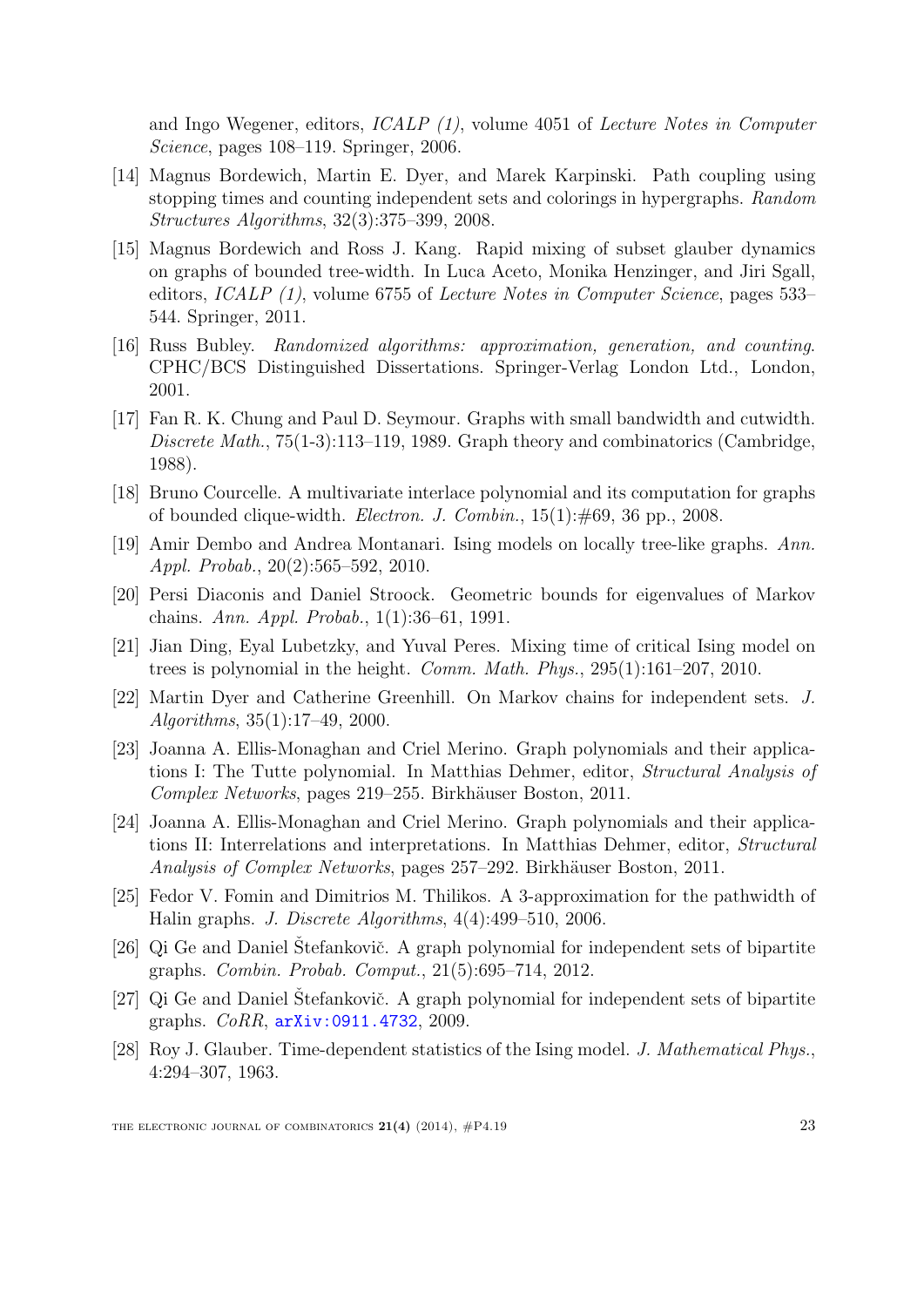- <span id="page-23-7"></span>[29] Leslie Ann Goldberg and Mark Jerrum. Approximating the partition function of the ferromagnetic Potts model. J.  $ACM$ ,  $59(5): \#25$ , 31 pp., 2012.
- <span id="page-23-3"></span>[30] Leslie Ann Goldberg and Mark Jerrum. A counterexample to rapid mixing of the Ge-Stefankovič process. *Electron. Commun. Probab.*, 17:#5, 6 pp., 2012.
- <span id="page-23-12"></span>[31] Leslie Ann Goldberg, Mark Jerrum, and Marek Karpinski. The mixing time of Glauber dynamics for coloring regular trees. Random Structures Algorithms, 36(4):464–476, 2010.
- <span id="page-23-2"></span>[32] Gary Gordon and Lorenzo Traldi. Generalized activities and the Tutte polynomial. Discrete Math., 85(2):167–176, 1990.
- <span id="page-23-0"></span>[33] Geoffrey Grimmett. The random-cluster model, volume 333 of Grundlehren der Mathematischen Wissenschaften. Springer-Verlag, Berlin, 2006.
- <span id="page-23-13"></span>[34] Petr Hliněný. The Tutte polynomial for matroids of bounded branch-width. Combin. Probab. Comput., 15(3):397–409, 2006.
- <span id="page-23-10"></span>[35] Petr Hliněný, Sang-il Oum, Detlef Seese, and Georg Gottlob. Width Parameters Beyond Tree-width and their Applications. The Computer Journal, 51(3):326–362, 2008.
- <span id="page-23-17"></span>[36] Petr Hliněný and Geoff Whittle. Matroid tree-width. European J. Combin., 27(7):1117–1128, 2006.
- <span id="page-23-11"></span>[37] Mark Huber. Simulation reductions for the Ising model. J. Stat. Theory Pract., 5(3):413–424, 2011.
- <span id="page-23-5"></span>[38] Ernst Ising. Beitrag zur theorie des ferromagnetismus. Zeitschrift für Physik A Hadrons and Nuclei, 31:253–258, 1925.
- <span id="page-23-6"></span>[39] François Jaeger, Dirk L. Vertigan, and Dominic J. A. Welsh. On the computational complexity of the Jones and Tutte polynomials. Math. Proc. Cambridge Philos. Soc., 108(1):35–53, 1990.
- <span id="page-23-1"></span>[40] Mark Jerrum. Counting, sampling and integrating: algorithms and complexity. Lectures in Mathematics ETH Zürich. Birkhäuser Verlag, Basel, 2003.
- <span id="page-23-8"></span>[41] Mark Jerrum and Alistair Sinclair. Polynomial-time approximation algorithms for the Ising model. SIAM J. Comput., 22(5):1087–1116, 1993.
- <span id="page-23-4"></span>[42] Vaughan F. R. Jones. A polynomial invariant for knots via von Neumann algebras. Bull. Amer. Math. Soc. (N.S.), 12(1):103–111, 1985.
- <span id="page-23-9"></span>[43] David R. Karger. A randomized fully polynomial time approximation scheme for the all-terminal network reliability problem. SIAM Rev., 43(3):499–522, 2001.
- <span id="page-23-16"></span>[44] Navin Kashyap. Matroid pathwidth and code trellis complexity. SIAM J. Discrete Math., 22(1):256–272, 2008.
- <span id="page-23-15"></span>[45] Nancy G. Kinnersley. The vertex separation number of a graph equals its path-width. Inform. Process. Lett., 42(6):345–350, 1992.
- <span id="page-23-14"></span>[46] Ephraim Korach and Nir Solel. Tree-width, path-width, and cutwidth. Discrete Appl. Math., 43(1):97–101, 1993.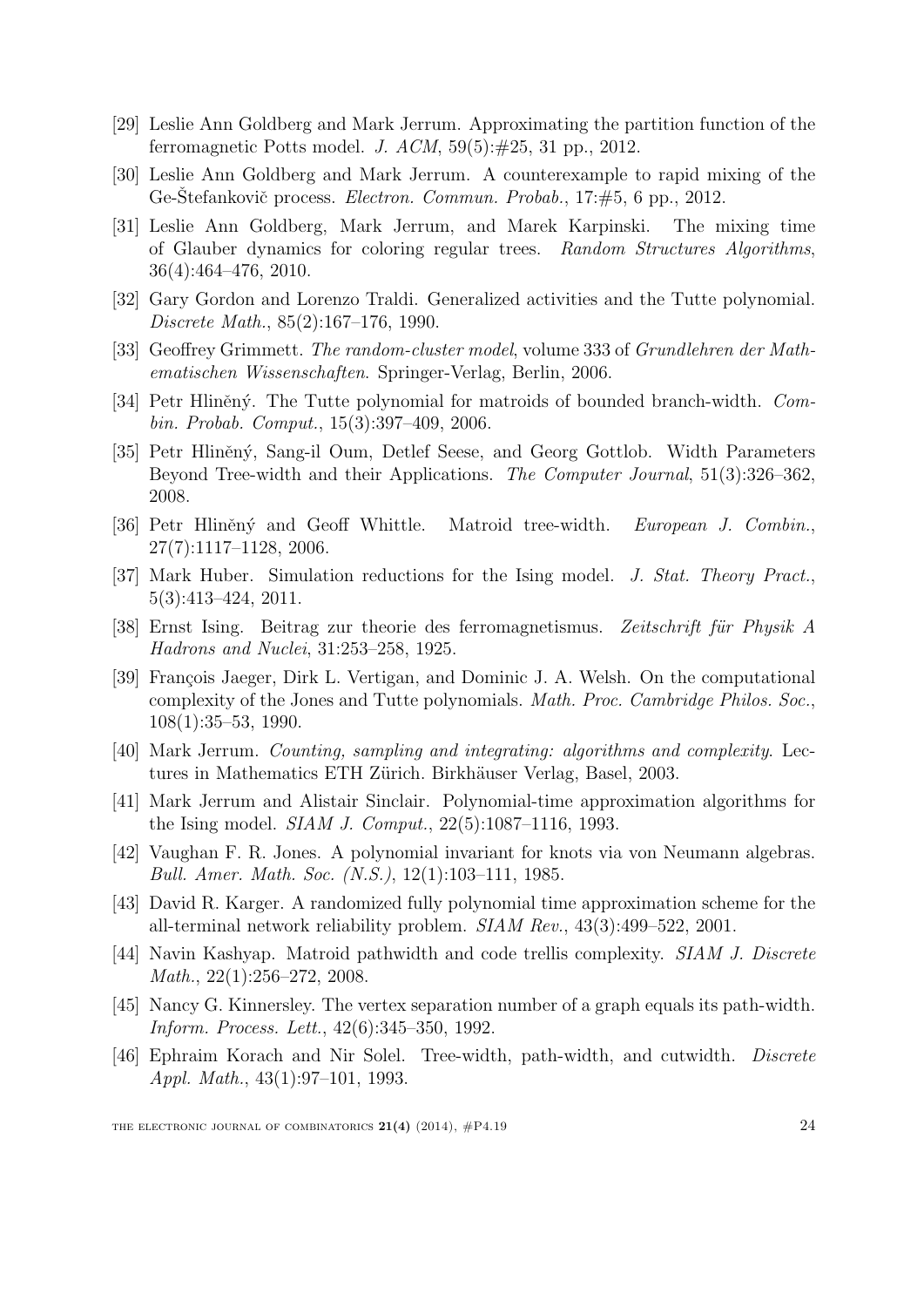- <span id="page-24-4"></span>[47] Johann A. Makowsky. From a zoo to a zoology: towards a general theory of graph polynomials. Theory Comput. Syst., 43(3-4):542–562, 2008.
- <span id="page-24-6"></span>[48] Johann A. Makowsky and Julian P. Mariño. Farrell polynomials on graphs of bounded tree width. Adv. in Appl. Math., 30(1-2):160–176, 2003. Formal power series and algebraic combinatorics (Scottsdale, AZ, 2001).
- <span id="page-24-9"></span>[49] Fabio Martinelli, Alistair Sinclair, and Dror Weitz. Fast mixing for independent sets, colorings, and other models on trees. Random Structures Algorithms, 31(2):134–172, 2007.
- <span id="page-24-5"></span>[50] Steven D. Noble. Evaluating the Tutte polynomial for graphs of bounded tree-width. Combin. Probab. Comput., 7(3):307–321, 1998.
- <span id="page-24-7"></span>[51] Steven D. Noble. Evaluating a weighted graph polynomial for graphs of bounded tree-width. *Electron. J. Combin.*, 16(1):#64, 14 pp., 2009.
- <span id="page-24-8"></span>[52] Steven D. Noble and Dominic J. A. Welsh. A weighted graph polynomial from chromatic invariants of knots. Ann. Inst. Fourier (Grenoble), 49(3):1057–1087, 1999. Symposium à la Mémoire de François Jaeger (Grenoble, 1998).
- <span id="page-24-15"></span>[53] James G. Oxley. Matroid theory. Oxford Science Publications. The Clarendon Press Oxford University Press, New York, 1992.
- <span id="page-24-2"></span>[54] James G. Oxley and Dominic J. A. Welsh. The Tutte polynomial and percolation. In Graph theory and related topics (Proc. Conf., Univ. Waterloo, Waterloo, Ont., 1977), pages 329–339. Academic Press, New York, 1979.
- <span id="page-24-3"></span>[55] Renfrey B. Potts. Some generalized order-disorder transformations. Proc. Cambridge Philos. Soc., 48:106–109, 1952.
- <span id="page-24-0"></span>[56] Dana Randall. Rapidly mixing Markov chains with applications in computer science and physics. Computing in Science Engineering, 8(2):30–41, March-April 2006.
- <span id="page-24-14"></span>[57] Alistair Sinclair. Improved bounds for mixing rates of Markov chains and multicommodity flow. Combin. Probab. Comput., 1(4):351–370, 1992.
- <span id="page-24-12"></span>[58] Alan D. Sokal. The multivariate Tutte polynomial (alias Potts model) for graphs and matroids. In Surveys in Combinatorics 2005, volume 327 of London Math. Soc. Lecture Note Ser., pages 173–226. Cambridge Univ. Press, Cambridge, 2005.
- <span id="page-24-10"></span>[59] Prasad Tetali, Juan Carlos Vera, Eric Vigoda, and Linji Yang. Phase transition for the mixing time of the Glauber dynamics for coloring regular trees. In Moses Charikar, editor, SODA, pages 1646–1656. SIAM, 2010.
- <span id="page-24-13"></span>[60] Robin Thomas. Tree-decompositions of graphs, 1996. Lecture notes; available at <http://people.math.gatech.edu/~thomas/PAP/treenotes.pdf>. Accessed 10/2014.
- <span id="page-24-1"></span>[61] William T. Tutte. A contribution to the theory of chromatic polynomials. Canadian J. Math., 6:80–91, 1954.
- <span id="page-24-11"></span>[62] Dominic J. A. Welsh. Matroid theory. Academic Press, London, 1976. L. M. S. Monographs, No. 8.